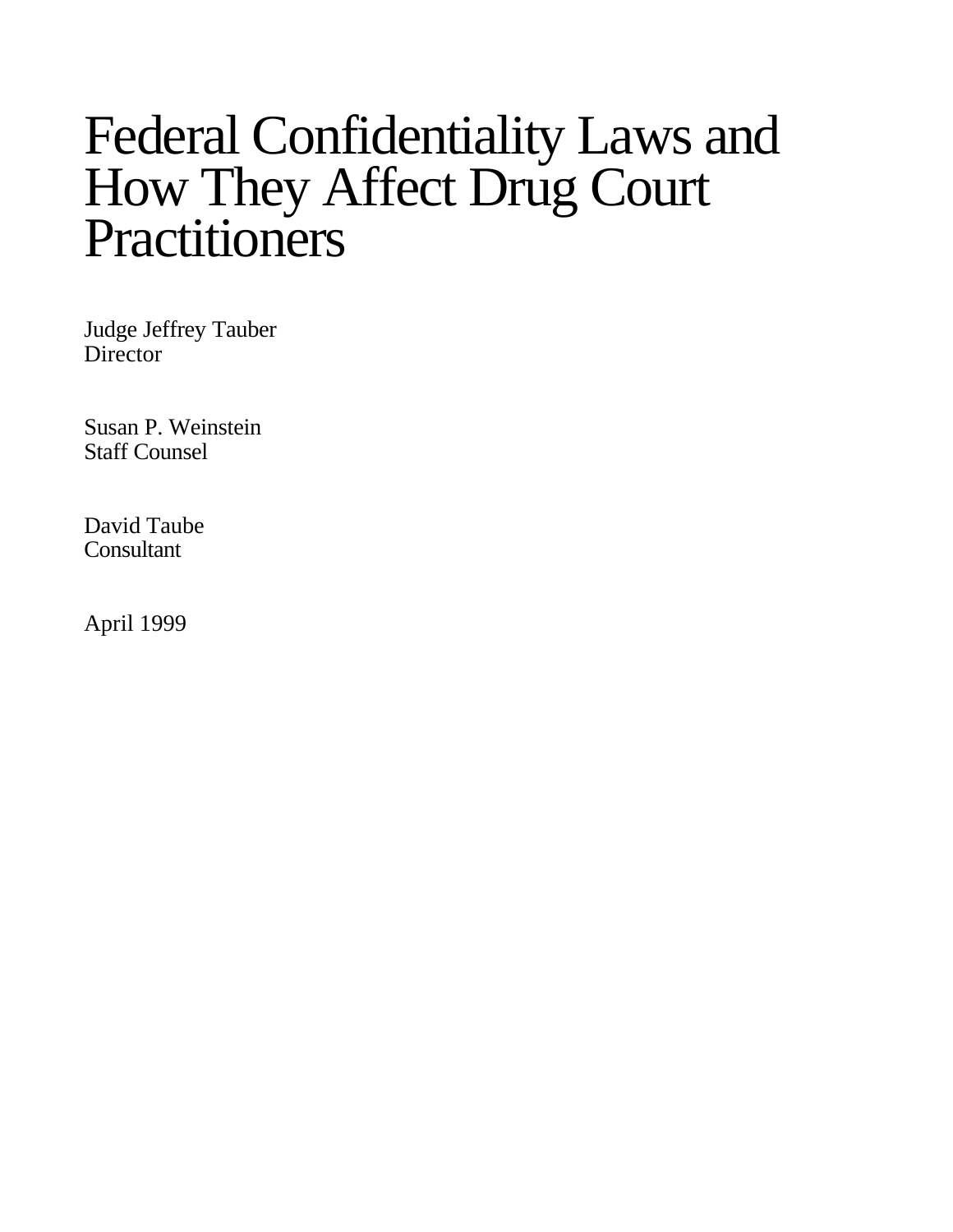Federal Confidentiality Laws and How They Effect Drug Court Practitioners

Prepared by the National Drug Court Institute the research, scholarship and education affiliate of The National Association of Drug Court Professionals

© 1999 National Drug Court Institute

NDCI 901 North Pitt Street Suite 370 Alexandria, Virginia 22314 (703) 706-0576 (703) 706-0577 Fax

This document was prepared under Cooperative Agreement Number 1999-DC-VX-K001 from the Drug Courts Program Office, Office of Justice Programs, U.S. Department of Justice. Points of view or opinions in this document are those of the authors and do not necessarily represent the official position of the U.S. Department of Justice.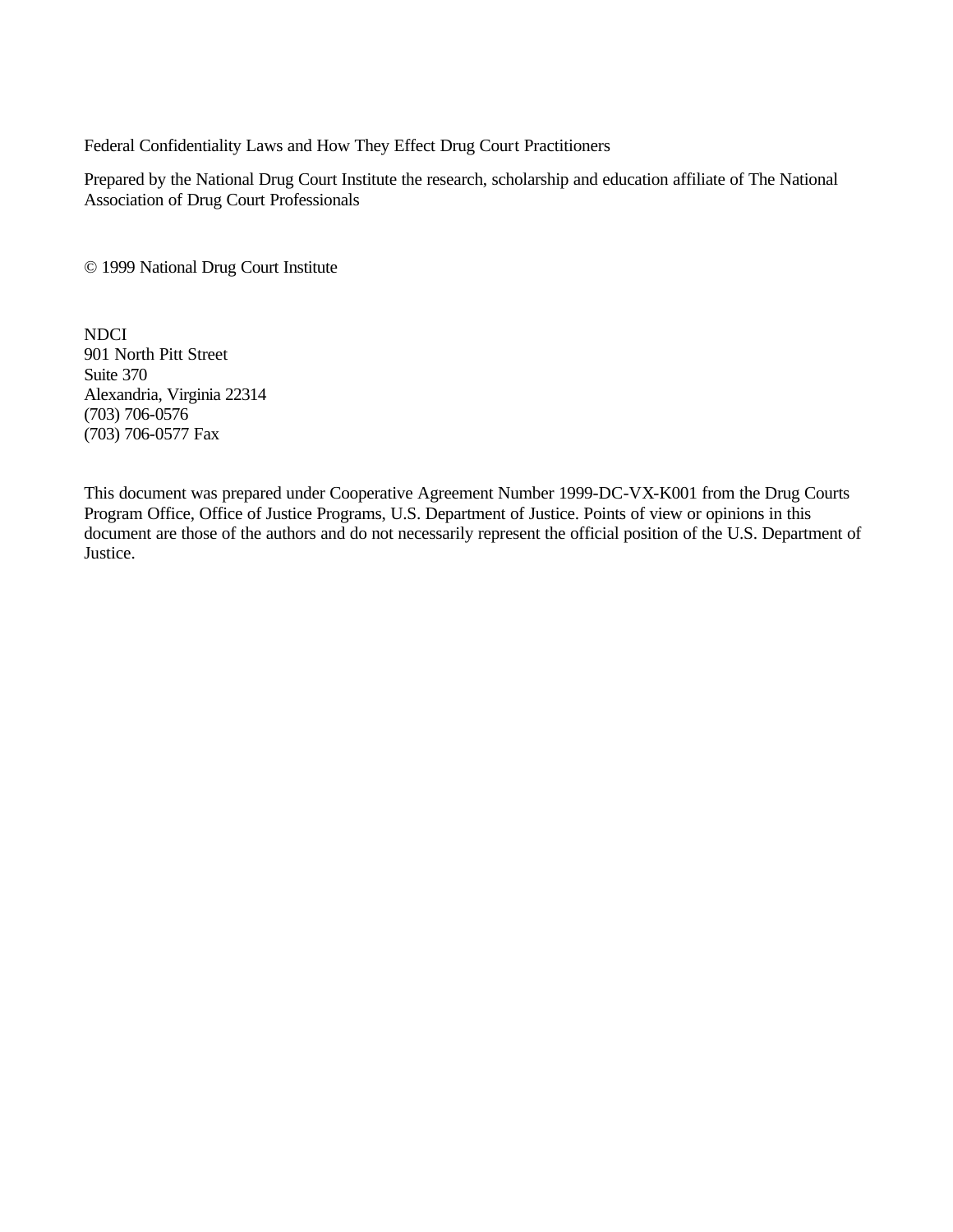# Acknowledgements

The National Drug Court Institute (NDCI) is pleased to provide drug court practitioners nationwide with an overview of how federal confidentiality laws effect their daily practice. NDCI owes its sincere gratitude to those who participated in a series of focus groups, to produce this publications and who continue to conduct hard work in anticipation of developing a comprehensive treatise on the subject of confidentiality laws and ethical responsibilities in drug court. Without their hard work and keen intellect, this manual would not have been possible. They are:

- Robert Tuttle, Professor of Law, The George Washington University School of Law, Washington, DC.
- Regina Sewell, District Public Defender, Alamogordo, NM; and
- Reginald L. Robinson, Counselor to the Chancellor and Visiting Professor of Law, University of Kansas, Lawrence, KS;
- Honorable Nicolette Pach, Suffolk County Family Drug Court Judge, Central Islip, NY;
- Honorable William G. Meyer (Committee Chair), Denver District Court Judge,

Denver, CO;

- Commissioner Molly Merrigan, Family Drug Court Commissioner, Kansas City, MO;
- Barry Mahoney, Ph.D., President, Justice Management Institute, Denver, CO;
- Linda Hughes, Assistant Public Defender, San Diego, CA;
- S. Rebecca Holland, Legal Director, The Osborne Association, Brooklyn, NY;
- Owen Greenspan, Criminal Justice Information Specialist, Search The National Consortium for Justice Information and Statistics, Clifton Park, NY;
- Honorable Susan Finlay, Juvenile Drug Court Judge, San Diego, CA;
- Caroline Cooper, Director, Drug Court Clearinghouse, American University, Washington, DC;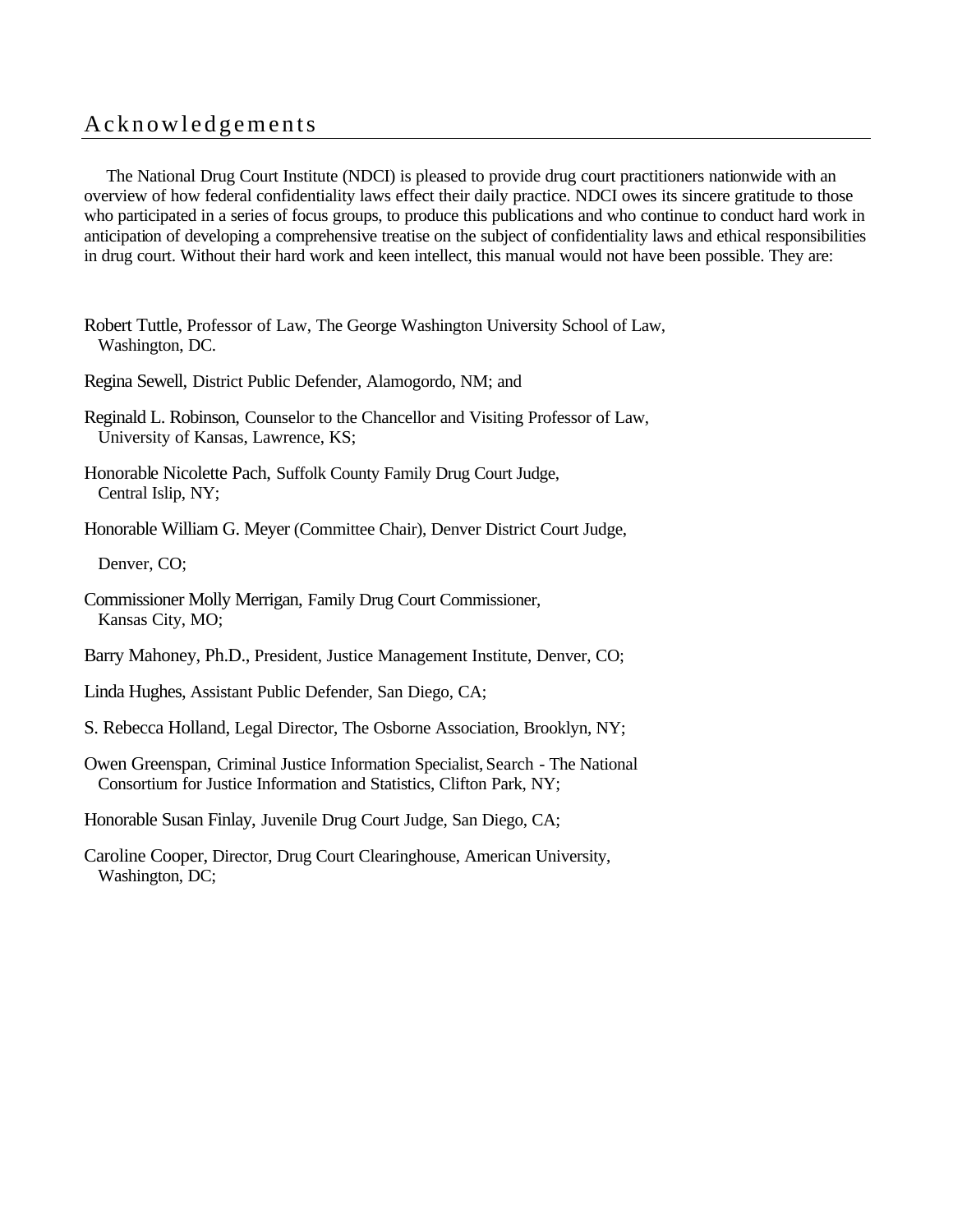This manual could not have come to fruition without the valuable contributions, oversight and design assistance of the following NDCI staff member:

Susan P. Weinstein, Staff Counsel, National Drug Court Institute, Alexandria, Virginia.

No publication takes shape without the hard work and dedication of one person who makes it a reality. That person synthesizes vast amounts of information, writes several drafts of the publication for review and edits the entire work. To this end, NDCI recognizes the outstanding work of the following person in producing this publication:

David Taube, Staff Attorney, Office of the Maryland Attorney General, Baltimore, MD.

Finally, NDCI is grateful to the Office of National Drug Control Policy, Executive Office of the President and the Drug Courts Program Office, Office of Justice Programs, U.S. Department of Justice for the support that made this publication possible.

> Judge Jeffrey Tauber Director, NDCI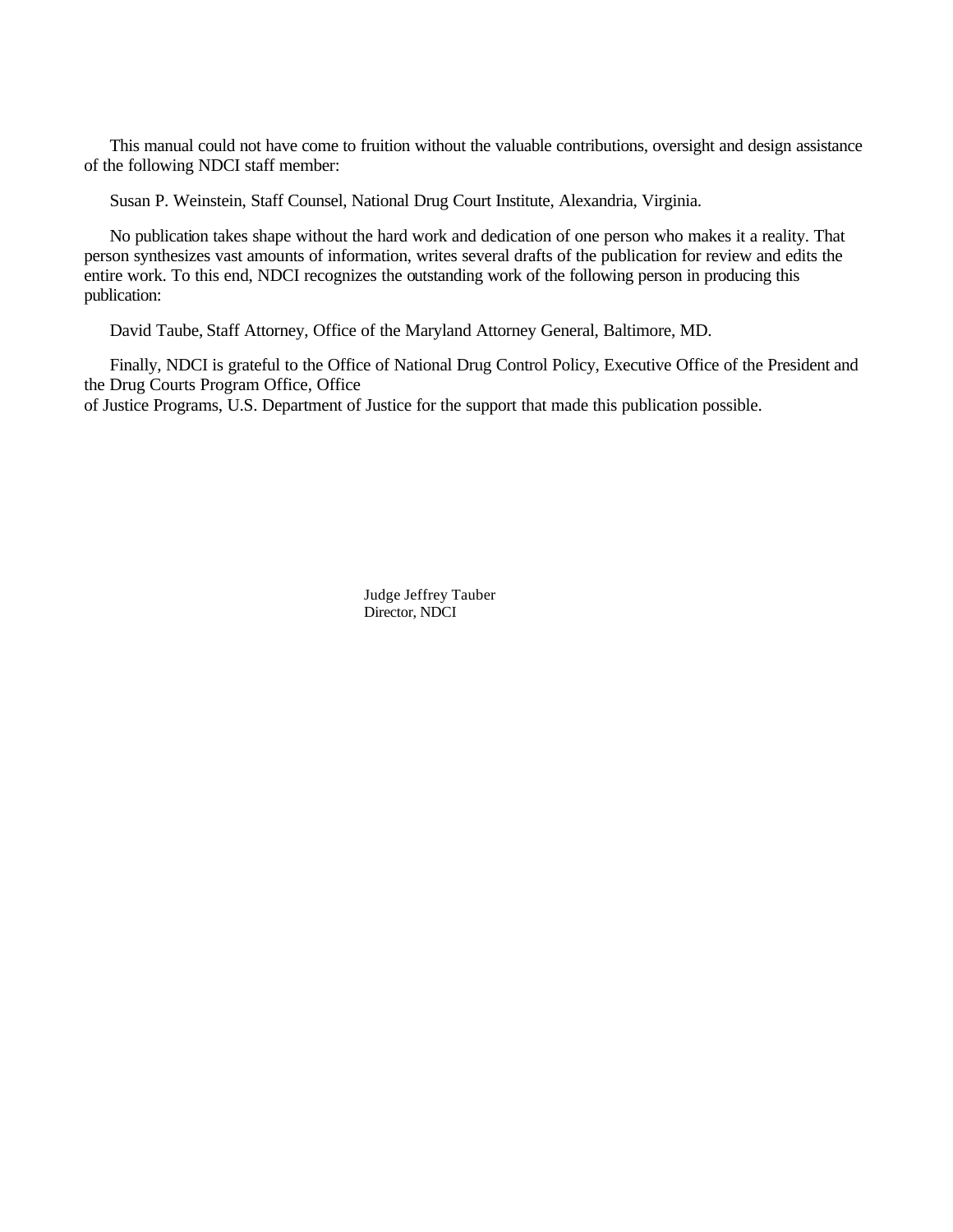# Table of Contents

| Introduction                                                                                                                                                                                                                                                                                                       | vi                                                   |
|--------------------------------------------------------------------------------------------------------------------------------------------------------------------------------------------------------------------------------------------------------------------------------------------------------------------|------------------------------------------------------|
| Scope and Purpose                                                                                                                                                                                                                                                                                                  | 1                                                    |
| Policies                                                                                                                                                                                                                                                                                                           | $\overline{2}$                                       |
| Definitions and Sources of Law<br>A. Participants, Team Members and Covered Information<br>B. Confidentiality Laws, Evidentiary Privileges and Ethical Duties<br>C. Federal Confidentiality Laws<br>D. State Confidentiality Laws<br>E. Contractual Requirements                                                   | 3<br>3<br>3<br>$\overline{4}$<br>$\overline{4}$<br>5 |
| Introduction to Section 290dd-2<br>A. Programs Covered by Section 290dd-2<br>B. Information Within the Scope of Section 290dd-2<br>C. Disclosures Subject to Section 290dd-2<br>D. Penalties for Non-Compliance with Section 290dd-2                                                                               | 6<br>6<br>7<br>7<br>8                                |
| <b>Consensual Disclosures</b><br>A. Effect of Consent<br>B. Requirements under Federal Law<br>C. Best Practices<br>D. Consent by Minors<br>E. Revocation                                                                                                                                                           | 9<br>9<br>10<br>10<br>12<br>12                       |
| <b>Disclosures without Consent</b><br>A. Permitted Disclosures<br><b>B.</b> Mandatory Disclosures                                                                                                                                                                                                                  | 13<br>13<br>14                                       |
| Operations<br>A. Sharing Information Generally<br>B. Memoranda of Understanding<br>C. File Storage and Information Systems                                                                                                                                                                                         | 16<br>16<br>16<br>18                                 |
| VIII.<br>Conclusion                                                                                                                                                                                                                                                                                                | 19                                                   |
| Appendices<br>A. Special Issues Arising in Family and Juvenile Drug Courts<br>B. Table of Contents of the Federal Regulations<br>Implementing Section 290dd-2<br>C. Sample Waiver Form from 42 C.F.R. § 2.31(b)<br>D. Sample Waiver Form from a Drug Court<br>E. Sample Notification Form from 42 C.F.R. § 2.22(d) | 23<br>25<br>27<br>29<br>31<br>33                     |
|                                                                                                                                                                                                                                                                                                                    | F. Sample Qualified Service Organization Agreement   |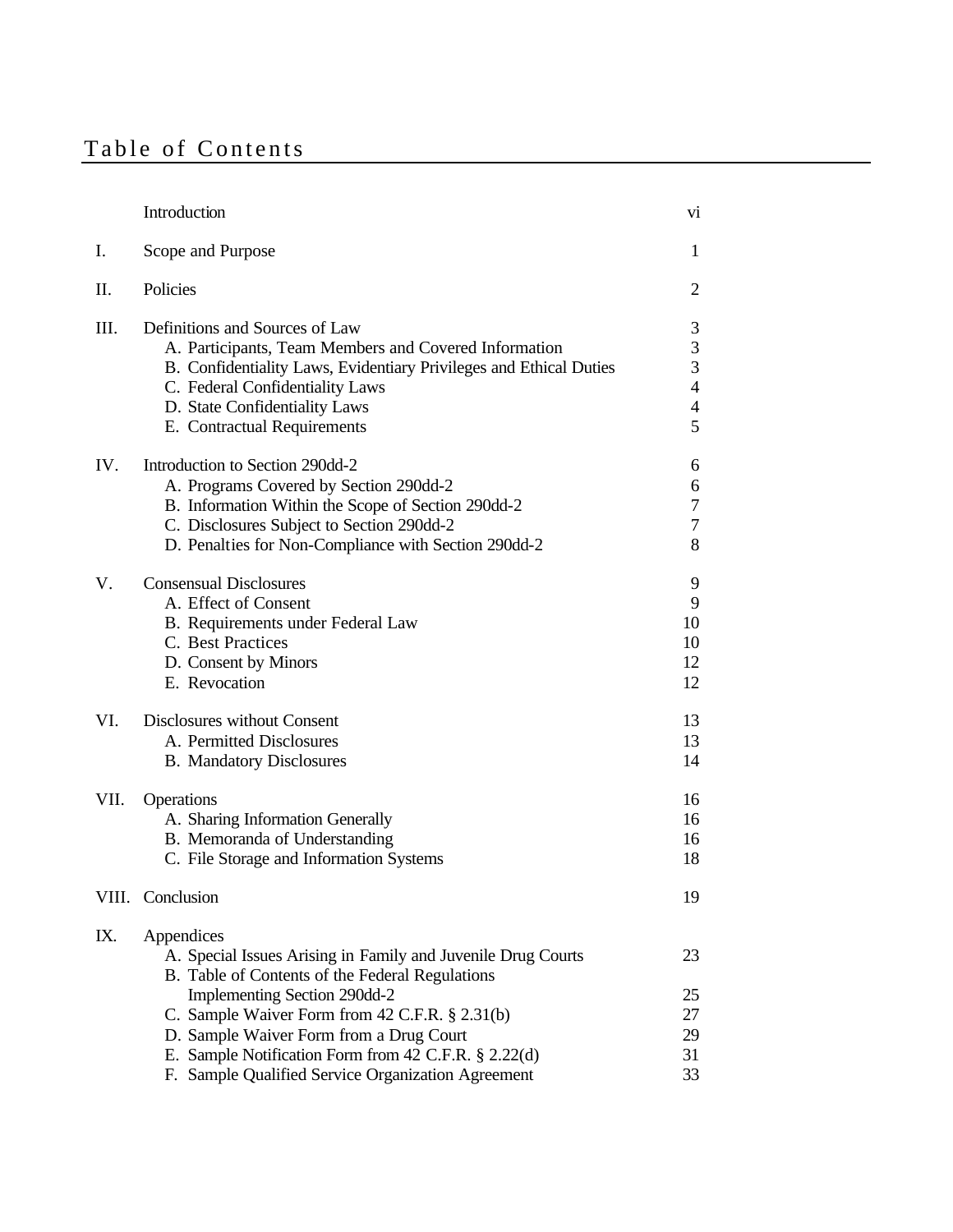# Introduction

The many details of this document can be reduced to four essential themes:

First, drug courts are required to comply with state and federal confidentiality laws. Second, drug court practitioners should recognize both the valuable function that those laws serve and their impact on the operation of drug courts. Third, most conflicts between confidentiality laws and drug court procedures can be resolved through the use of consent forms, drafted and executed in accordance with the regulations implementing Section 290dd-2. Fourth, although consent is a useful tool, drug courts also should be willing to modify their procedures in order to accommodate confidentiality requirements, where doing so will further the court's goals. Awareness of these principles should prevent problems that would result from the failure to comply with confidentiality laws.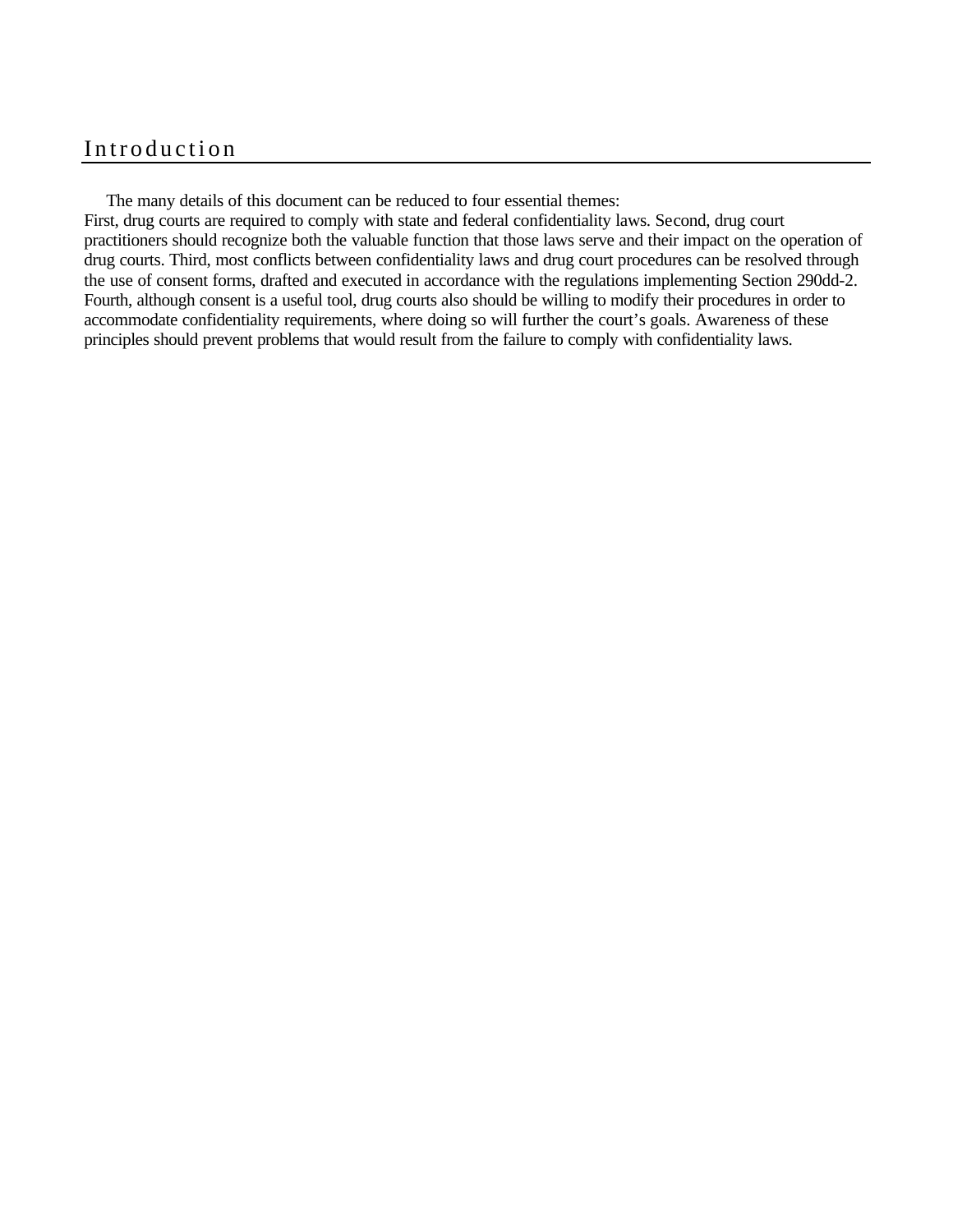# I. Scope and Purpose

Drug courts and confidentiality laws are designed to achieve the shared goal of encouraging substance abusers to obtain and remain in treatment.1 Tension between confidentiality laws and drug courts can arise, however, because confidentiality laws restrict the spread of information, while drug courts can only function if information is shared among the members of the drug court team. The goal of this document is to inform drug court practitioners generally about potential conflicts and to demonstrate that most pitfalls can be avoided without infringing on drug court participants' confidentiality interests or impairing drug court operations.

 This document is not intended as a comprehensive treatise on confidentiality laws,2 for two reasons. First, the legal mandates concerning confidentiality are too complex to be condensed into a brief guide. Second, courts or regulators have not considered many of the concerns identified in this document. For those issues, there have been few authoritative statements about what solutions are acceptable.

The focus of this monograph is on federal confidentiality laws, which apply to virtually all drug courts. The goal is to help drug courts implement procedures that will not only satisfy federal confidentiality requirements but also effectuate the practitioners' need to share information.

## II. Policies

Confidentiality laws relating to drug treatment originally were enacted to encourage substance abusers to seek assistance with their drug problems. The theory behind these laws is that substance abusers are more likely to enter treatment if they are assured that information about their drug use will not readily be available to the public. The law restricts the distribution of information in order to provide such assurances. Confidentiality laws also encourage substance abusers to be open with their counselors by prohibiting counselors from revealing client disclosures to third parties and the general public.

The goals of drug courts and confidentiality laws are compatible; both seek to help substance abusers overcome their drug problems, for the benefit of the users themselves and society at large. Furthermore, trust between substance abusers and their therapists, which the confidentiality laws encourage, is as important in drug courts as in more traditional forms of treatment.

Most of the existing laws date back to the 1970s. At that time, criminal defendants sometimes underwent drug treatment in conjunction with the legal proceedings against them; federal confidentiality laws acknowledge this practice and include some provisions that would apply to criminal drug courts (but not family or juvenile drug courts). The modern drug court model was developed after these confidentiality laws, however, and these laws sometimes appear to impede drug court operations (in adult, family and juvenile drug courts). For instance, drug courts sometimes sanction participants by requiring them to spend a day in the jury box observing drug court proceedings. While there, they may hear confidential information revealed by other participants about themselves. Another example of a potential conflict arises in the context of family drug treatment courts, which frequently obtain information about drug-using parents that may be relevant to the court's primary mission, protecting the children within its jurisdiction. If, for instance, a family court acquires confidential information that a parent has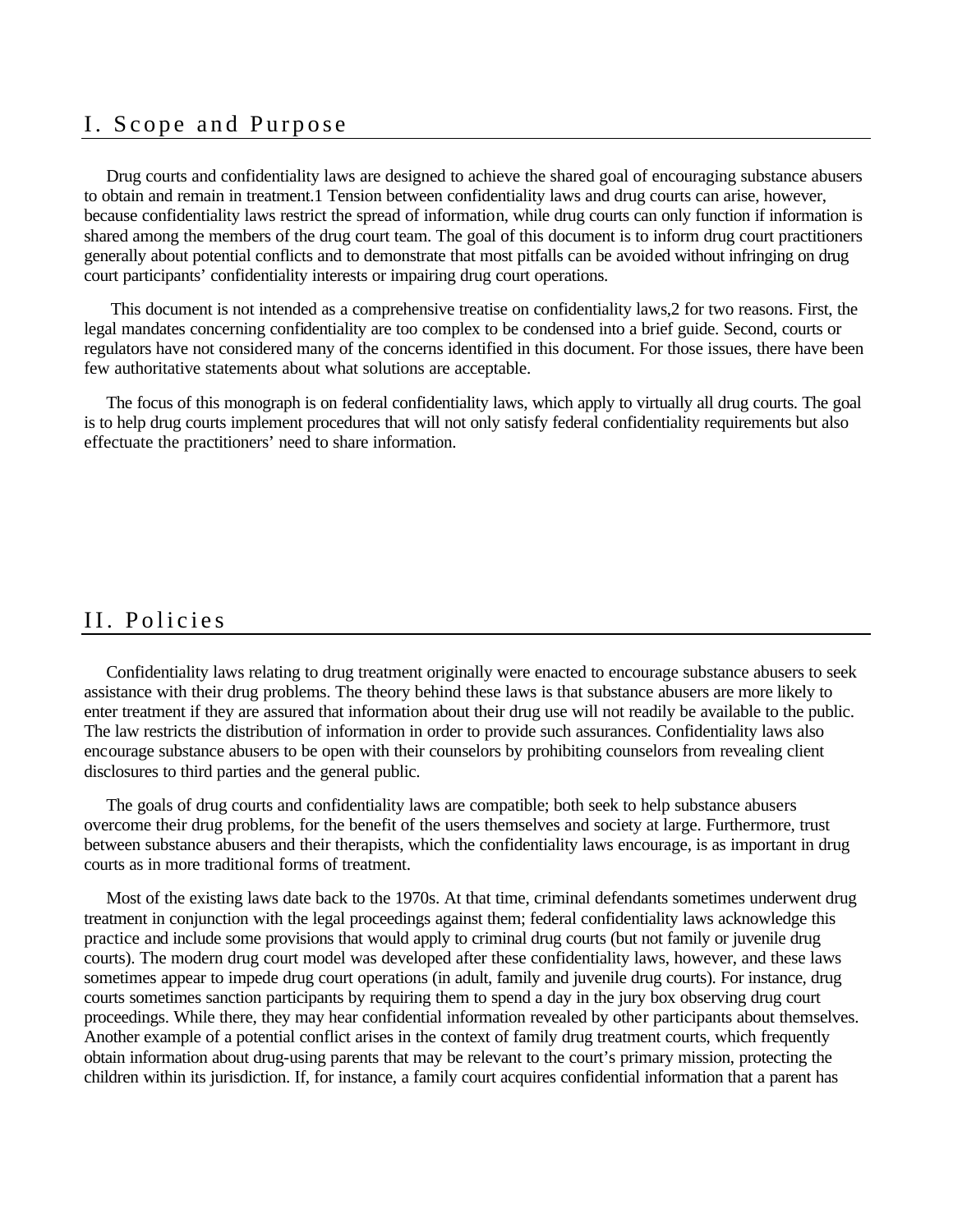relapsed, the court may be required to take action to protect a child's safety, including using the information to remove the child from the relapsing parent's custody.

Where drug court practices conflict with confidentiality laws, the laws control. Most of these conflicts can be avoided, however, by adjusting drug court procedures or by obtaining consent from participants. With sound legal counsel, drug courts should be able to develop practices that are fully compatible with confidentiality laws.3

## III. Definitions and Sources of Law

#### A. Participants, Team Members and Covered Information

In this document, substance abusers receiving servic es from drug courts – adult criminal defendants, juvenile offenders, and family court litigants – are referred to as participants. The terms drug court team and drug court practitioners are used to embrace all people working for or with the drug court who might use participant-related information, including, among others, judges, prosecutors, defense attorneys, probation officers, child protection workers, treatment providers and coordinators.

As will be explained below, disclosure of certain information relating to participants is restricted. The information subject to such limitations is referred to as covered information.

#### B. Confidentiality Laws, Evidentiary Privileges and Ethical Duties

The law restricts disclosures of information in several ways. This document will focus primarily on confidentiality laws, which are statutes and regulations that prohibit specified disclosures (usually subject to specified exceptions). Improper disclosures of information covered by confidentiality laws can lead to criminal prosecutions and civil lawsuits.

Unlike confidentiality laws, evidentiary privileges generally do not constrain those who choose to disclose information. Instead, privileges protect against compelled disclosure. For example, lawyers who are called as witnesses can refuse to testify about communications they have had with their clients. Even when a lawyer appearing as a witness is willing to disclose such communications, the client may assert the privilege to prevent counsel from doing so. Outside of the courtroom, the privilege could be asserted to avoid compelled disclosures (e.g., to quash a subpoena for client records) but not to prevent voluntary disclosures.

In state courts, evidentiary privileges are creatures of state law (often codified in state rules of evidence). Privileges vary greatly from state to state. Of particular relevance in drug court practice is the diversity of medical/therapy privileges. Some states recognize a doctor-patient privilege, while others recognize psychotherapist-patient privileges. Either of these privileges would apply to confidences between patients and their psychiatrists; the doctor-patient privilege would also protect communications by a patient to an internist (but not by a client to a psychologist), while the psychotherapist-patient privilege would protect communications by a client to a psychologist (but not by a patient to an internist). A few states have created privileges relating specifically to drug treatment. In North Dakota, for example, communications between addiction counselors and their clients are privileged.

Like confidentiality laws, ethical duties prohibit the disclosure of information. Ethical duties, which are ordinarily embodied in professional canons,4 apply to communications between professionals and those they serve. A dramatic example of an ethical duty of confidentiality appears in the Alfred Hitchcock film, I Confess, in which a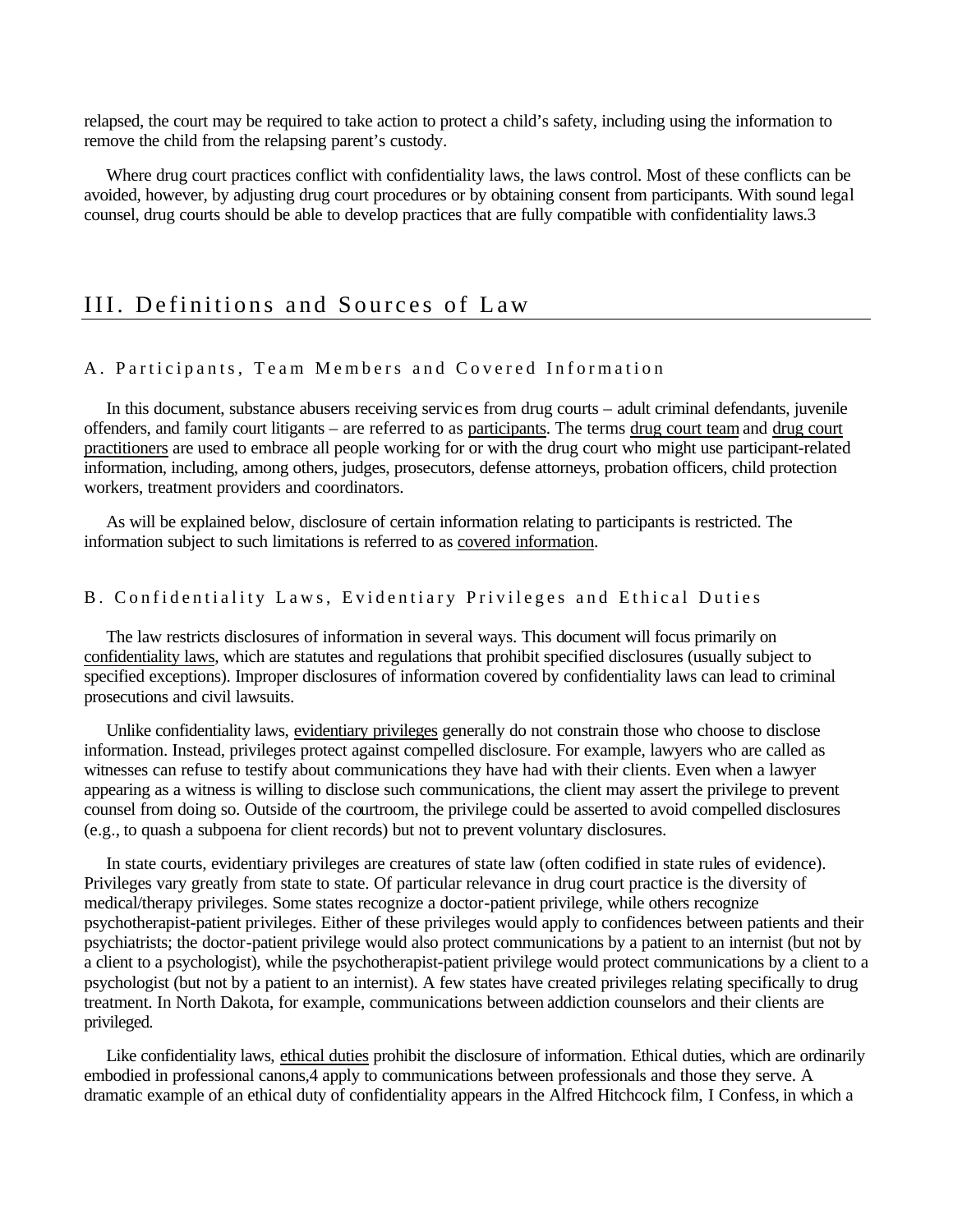killer confesses to a priest. The priest is subsequently accused of committing this crime, and he stands trial for murder rather than implicate the man who had confessed to him. Professionals who violate ethical duties of confidentiality can be disciplined (including losing their licenses). In addition, disclosures of information covered by an ethical duty and/or a privilege may lead to civil liability.

Confidentiality laws, evidentiary privileges and ethical duties sometimes overlap. For example, a psychiatrist asked to testify about a patient that he or she has been treating for substance abuse should consider whether confidentiality laws and ethical duties allow him or her to comply with this request and whether any evidentiary privileges would allow him or her to refuse to comply.

#### C. Federal Confidentiality Laws

Among federal laws regulating the disclosure of information, the most significant for drug courts is Section 290dd-2 of Title 42 of the United States Code. Under Section 290dd-2, covered information acquired by affected programs is confidential, subject to exceptions set forth in the statute and accompanying regulations. Section 290dd-2 is the focus of this document and will be discussed in greater detail below.

#### D. State Confidentiality Laws

#### Ç Pertinent Regulation: 42 C.F.R. § 2.20

Most states have enacted their own confidentiality laws to control the disclosure of information relating to drug treatment. In some states, these laws expressly incorporate federal provisions and go no further. In such a state, a drug court can comply with state law merely by following federal law.

Other states have confidentiality provisions that do not rely on federal law. In those states, treatment program personnel must comply with federal restrictions and all compatible state laws. Thus, program personnel may not disclose any information that is protected by either federal or state law. Furthermore, if state laws mandate certain disclosures, the program must comply if the disclosures are not prohibited by federal law. If, however, the required disclosure is forbidden by federal law, the federal provision prevails. Every drug court team should investigate the laws of its state to determine whether they impose any burdens or restrictions beyond what federal law requires.

#### E. Contractual Requirements

Many drug courts receive financial assistance from private organizations. Sometimes, such grants come with "strings attached," possibly including limits on the disclosure of information obtained by the recipient program. Conversely, the donor may require reporting about how the funds are used. In the unlikely event that a donor demands disclosure of covered information, the drug court must nevertheless comply with state and federal laws. It is a good practice to inform potential donors of the constraints imposed by confidentiality laws.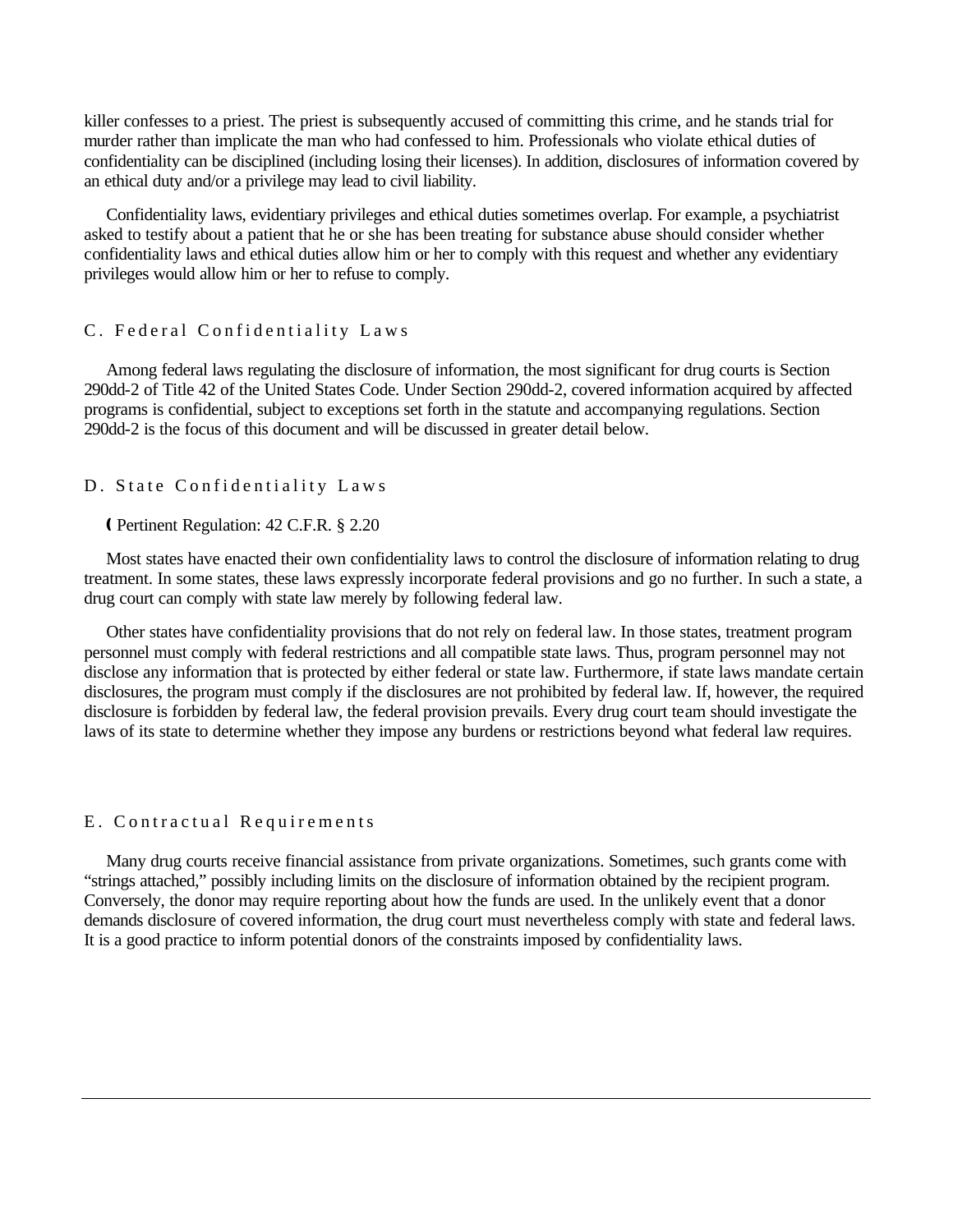The sections that follow describe the scope of Section 290dd-2 and the associated regulations (Title 42, Part 2 of the Code of Federal Regulations). In some cases, it might not be clear whether Section 290dd-2 applies to a particular disclosure. The best practice in those situations is to presume that Section 290dd-2 does apply.

A. Programs Covered by Section 290dd - 2

Ç Pertinent Regulations: 42 C.F.R. §§ 2.11, 2.12

In general, Section 290dd-2 and the accompanying regulations apply to all drug rehabilitation programs that are assisted or regulated by the federal government. This includes most, and possibly all, drug courts, as will be explained below. Moreover, even drug courts that are not directly covered by Section 290dd-2 will likely confront Section 290dd-2 issues arising from the affiliations between the court and programs that are subject to this federal statute.

By its terms, Section 290dd-2 applies to "any program or activity relating to substance abuse education, prevention, training, treatment, rehabilitation, or research, which is conducted, regulated, or directly or indirectly assisted by any department or agency of the United States." This definition has two components: (1) that the program involve substance abuse treatment or prevention, and (2) that it be regula ted or assisted by the federal government.

The first component of this definition is broader than many drug court practitioners realize. Under the regulations, Section 290dd-2 applies to any drug court that "holds itself out as providing, and provides, alcohol or drug abuse diagnosis, treatment or referral for treatment" (emphasis added). Thus, a drug court is covered by Section 290dd-2 if it has employees who conduct screening or assessments to diagnose participants as substance abusers. Also, if employees of the court refer participants to drug treatment, or if the drug court judge issues a mandate requiring drug treatment, then the court is a program covered by Section 290dd-2. Therefore, any drug court that is involved in these aspects of the drug court process must comply with Section 290dd-2. This requirement applies to all participant-related information, not just information concerning diagnosis and referral. (As will be discussed below, even if a drug court is not directly covered by Section 290dd-2, it must comply with that statute with respect to information received from programs that are subject to Section 290dd-2.)

The second requirement for application of Section 290dd-2 - federal regulation or assistance - is at least as broad as the first. Under the regulations implementing Section 290dd-2, federal assistance includes both direct and indirect funding. It is not necessary for the drug court itself to receive grants from the U.S. Department of Justice or another federal agency. It is sufficient for the state or local government that funds the court to receive federal support for any program. It is therefore likely that all drug courts are "federally assisted" as that term is used in Section 290dd-2 and the accompanying regulations.

#### B. Information within the Scope of Section 290dd-2

#### Ç Pertinent Regulations: 42 C.F.R. §§ 2.11, 2.12

Section 290dd-2 applies to all records relating to "the identity, diagnosis, prognosis, or treatment of any patient" in a substance abuse program. The regulations broaden this slightly by embracing information that is not recorded. The regulations also clarify that these provisions only apply to information that could identify the patient as a drug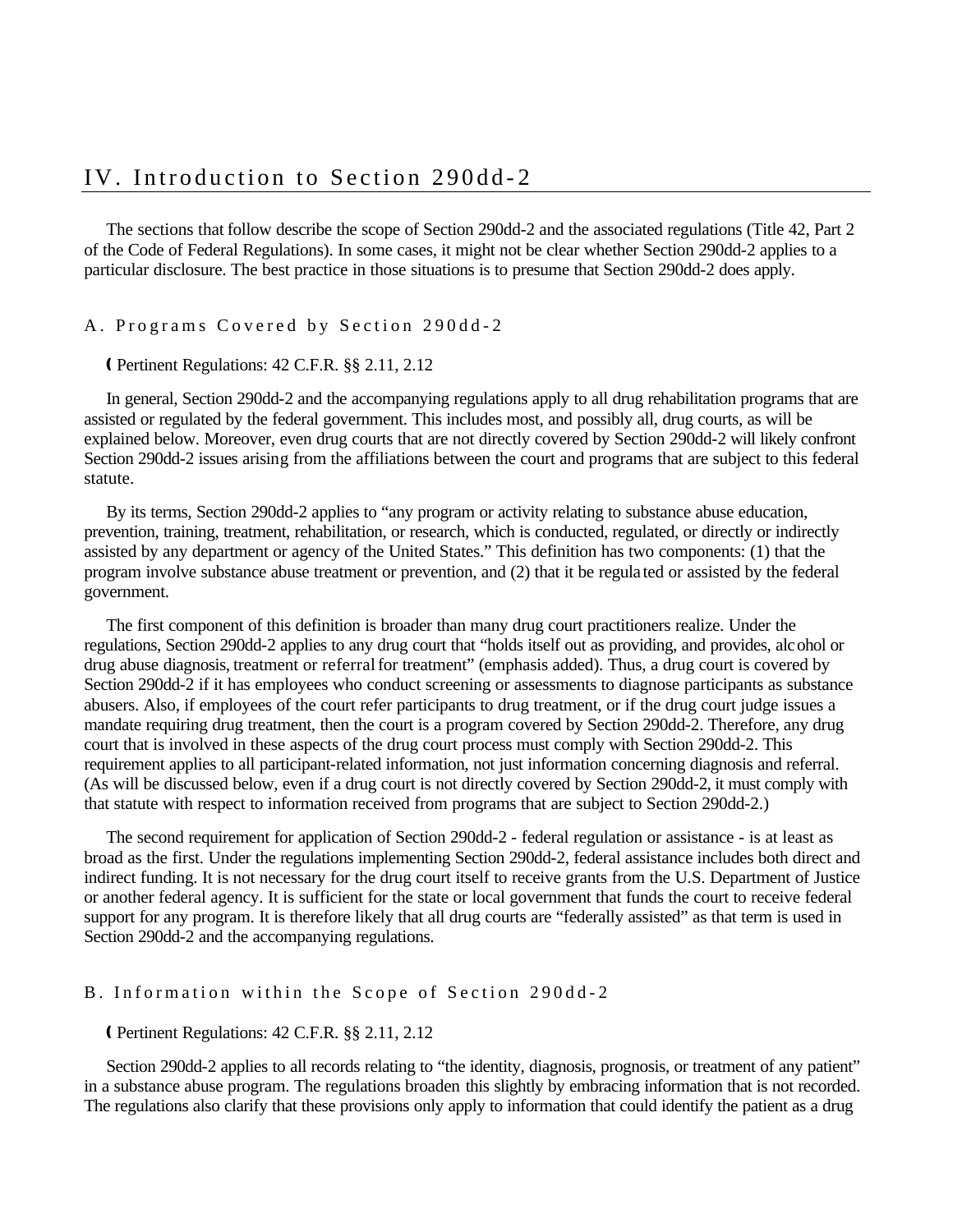abuser. Thus, Section 290dd-2 applies to information that (1) makes it possible to identify a participant and (2) reveals that the participant is receiving, has received or has applied to receive substance abuse treatment services.

To illustrate, Section 290dd-2 does not apply to discussions of "a patient," so long as no information tending to identify the patient is disclosed. It is not permissible, however, to use participants' names or to reveal enough information about participants to allow listeners to learn their identities, with or without the aid of other sources. For instance, it would be unlawful to refer to a participant as "the daughter of a senator from State X," because listeners could use publicly available information about the families of X's senators to learn the participant's name. This would be true even if both senators had several daughters; the description would come so close to specifying a particular individual that it would be within (or at least on the border of) forbidden territory.

It would also be illegal to identify somebody as a participant. In other words, when a participant's name comes up in conversation, it is unlawful to say, "She was a participant in my drug court."

#### C. Disclosures Subject to Section 290dd - 2

Ç Pertinent Regulations: 42 C.F.R. §§ 2.11, 2.12, 2.32

Section 290dd-2 and the accompanying regulations apply to all disclosures of information by drug treatment programs (as defined above), subject to specified exemptions and exceptions (which are discussed below). Section 290dd-2 continues to apply after a participant has been identified as a patient in a treatment program. For example, if Adam gives covered information about participant Jack to Ann, further disclosures to Ann about Jack are regulated by Section 290dd-2, just as if the initial disclosure had never occurred.

Furthermore, disclosures by Ann to another person would be regulated. These would be redisclosures and would be subject to the same restrictions as Adam's communications with Ann. In other words, the fact that covered information has already been disclosed, lawfully or otherwise, does not authorize further disclosure, by either the provider or the recipient of information. This means that even a drug court that is not subject to Section 290dd-2 must comply with that statute whenever it receives covered information from a program that is subject to Section 290dd-2.

#### D. Penalties for Non-Compliance with Section 290dd-2

Ç Pertinent Regulation: 42 C.F.R. § 2.4

A violation of Section 290dd-2 or the accompanying regulations is a crime, for which the violator can be fined up to \$500 for a first offense and up to \$5,000 for subsequent offenses. Also, the program where the violation occurred can lose its federal funding, and both the program and violator can lose their licenses under state law.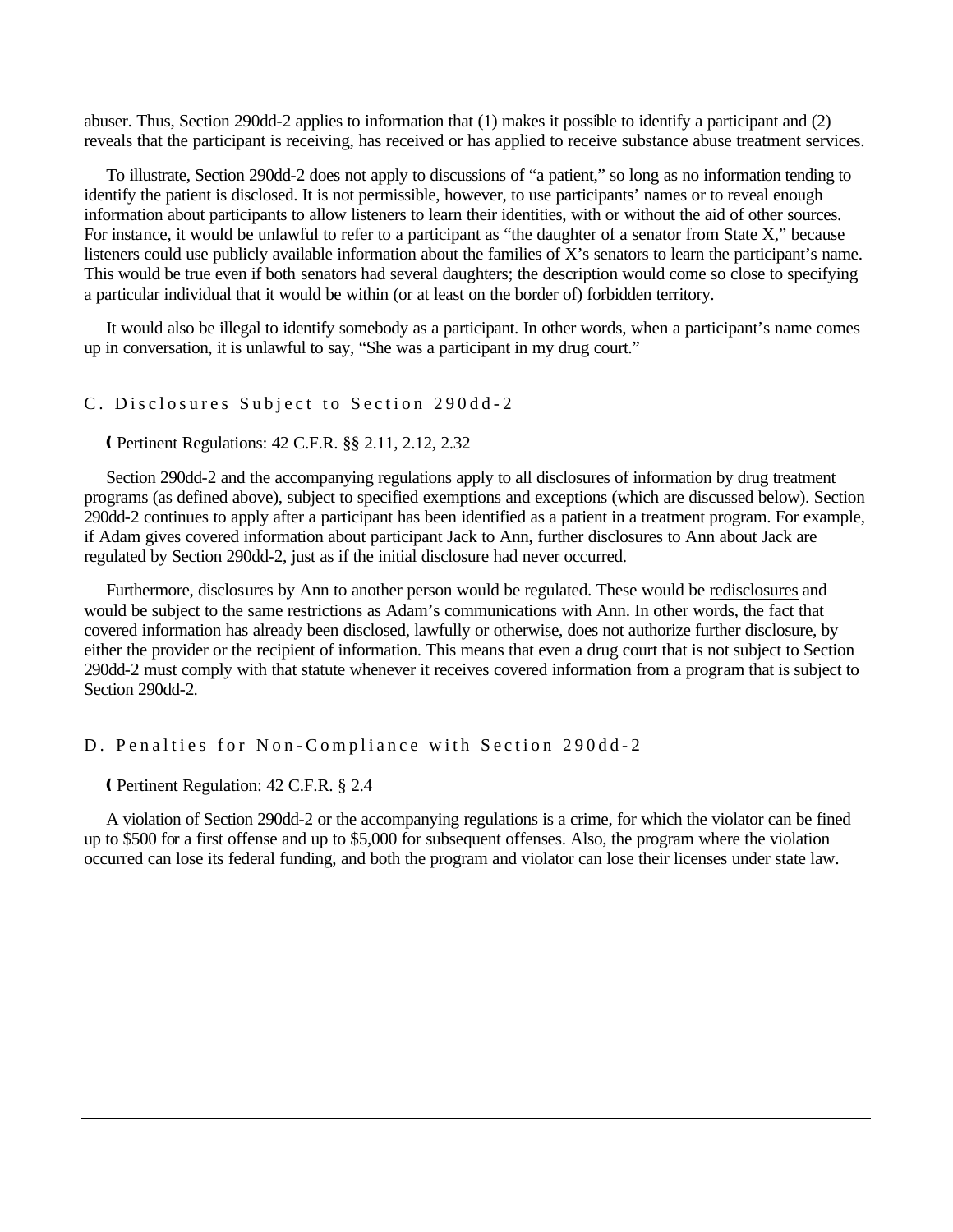# V. Consensual Disclosures

#### A. Effect of Consent

#### Ç Pertinent Regulation: 42 C.F.R. § 2.32

Valid consent from a participant allows the use of information in a manner that would otherwise violate Section 290dd-2. The regulations implementing Section 290dd-2 require that consent forms describe, in writing, the limits of the disclosures being authorized. Any disclosure beyond those limits is unlawful to the same degree as if no consent had ever been given.

Two limitations on consent must be noted. First, consent to disclosure does not authorize redisclosure, unless specifically provided. Thus, for example, a participant's consent to disclosure by a therapist to a probation officer does not thereby permit disclosure by the probation officer to any other person. Indeed, both the consent form and all written disclosures made pursuant to the participant's consent must include a notice that redisclosure is unlawful.

The second limitation is that Section 290dd-2 consent only waives the requirements of Section 290dd-2. Other restrictions on disclosure, such as ethical duties of confidentiality, would still apply, unless expressly waived by the participant.

#### B. Requirements under Federal Law

#### Ç Pertinent Regulations: 42 C.F.R. §§ 2.14, 2.15, 2.31, 2.35

To be valid, consent must be in writing. It also must contain nine elements, which are described below and quoted in a footnote.5 Two sample consent forms, one from the federal regulations and another that has been used in a drug court, are attached as appendices C and D, respectively.

As noted in the preceding section, the consent form must describe the type of information to be disclosed. The consent form also must specify the purpose of the disclosures, who is authorized to make them and who is authorized to receive them.

The consent form must identify the participant and contain his or her signature and the date of the signing. If the participant is a minor, the signature of a parent or guardian may also be necessary, depending on state law. If the participant is determined to be incompetent, the consent form may be signed by an authorized person, as defined in another regulation.

The consent form also must state when the consent will expire. This can be a specific date, or expiration can depend on the occurrence of some event or condition. For instance, the consent could stipulate that it will be effective until the participant completes the drug court program or is terminated from the program.

Finally, the consent form must mention the participant's right to revoke consent, where such a right exists. As discussed below in Subsection E, individuals referred to drug treatment programs by the criminal justice system do not have a right to revoke their Section 290dd-2 waivers, but participants in juvenile and family drug courts may do so. Thus, in juvenile and family drug courts, the right of revocation must be acknowledged in the waiver.

#### C. Best Practices

Ç Pertinent Regulation: 42 C.F.R. § 2.22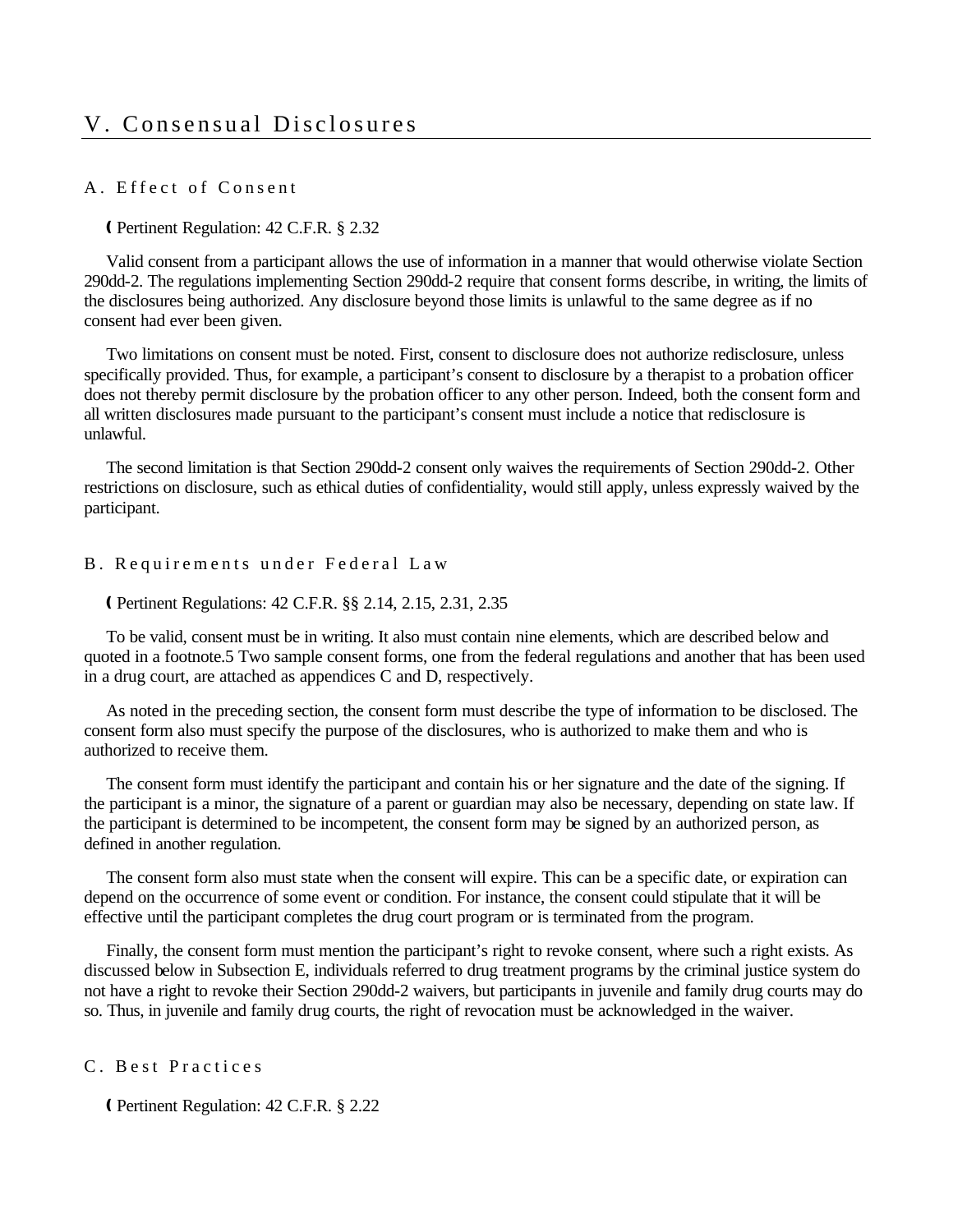If consent is not knowing and voluntary, it will be deemed invalid, even if it contains the nine elements required by the regulations. This does not mean that a waiver will be deemed invalid simply because the participant's other options were unappealing. Thus, for example, a participant's consent to disclosure is not inherently invalid simply because this consent was a condition of drug court participation and the participant faced a substantial prison sentence if he or she did not enroll in the drug court. The practices described below are recommended in order to ensure that consents are voluntary and will withstand legal scrutiny after the participant signs them.

First, the participant should have an opportunity to consult with a lawyer before signing the form. The lawyer should not necessarily present the form to the participant, as this may give the impression that the lawyer is trying to obtain the participant's consent rather than assisting the participant in deciding whether to consent.

Second, whomever presents the form should review it with the participant, with particular attention to the possibility that the participant is illiterate or cannot read or comprehend the language in which the waiver is printed. If the participant cannot understand or read English, the person reviewing the form should be bilingual or be assisted by a translator.

Third, regulations require that the participant be advised, orally and in writing, that federal law protects the confidentiality of treatment records. The notice must cite Section 290dd-2 and the implementing regulations (Sections 2.1 through 2.67 of Title 42 of the Code of Federal Regulations) and state that

a) treatment information is ordinarily kept confidential;

| b) it is a crime to violate this confidentiality requirement, which the participant may | report |
|-----------------------------------------------------------------------------------------|--------|
| to appropriate authorities;                                                             |        |

- c) notwithstanding this confidentiality requirement, covered information may be released under specified circumstances (which should be listed for the participant); and
- d) federal law does not protect information relating to crimes committed on the premises of the program, crimes against program personnel or the abuse or neglect of a child.

The regulations provide a sample notification form, a copy of which is included as appendix E.

Third, the participant should be asked to re-execute the consent at least once, if not regularly, during the course of participation in the drug court. The purpose of re-executing the first time is to allow participants to re-affirm their consent after acquiring more information about what drug court participation entails. Also, there is a strong possibility that the original consent form will be presented while a participant is under the influence of drugs or going through withdrawal; the initial re-execution ensures that the consent is a product of sober consideration. To satisfy these goals, the re-execution should occur as soon as the court is satisfied that the participant is not suffering from any effects of substance abuse.

Routine re-execution afterwards is not legally mandated. (By contrast, re-execution is required when a new person joins the drug court team.) Nevertheless, drug court personnel may choose to have participants re-affirm their consent at appropriate intervals. This will help the court to refute charges that the initial waiver was not the product of informed decision-making.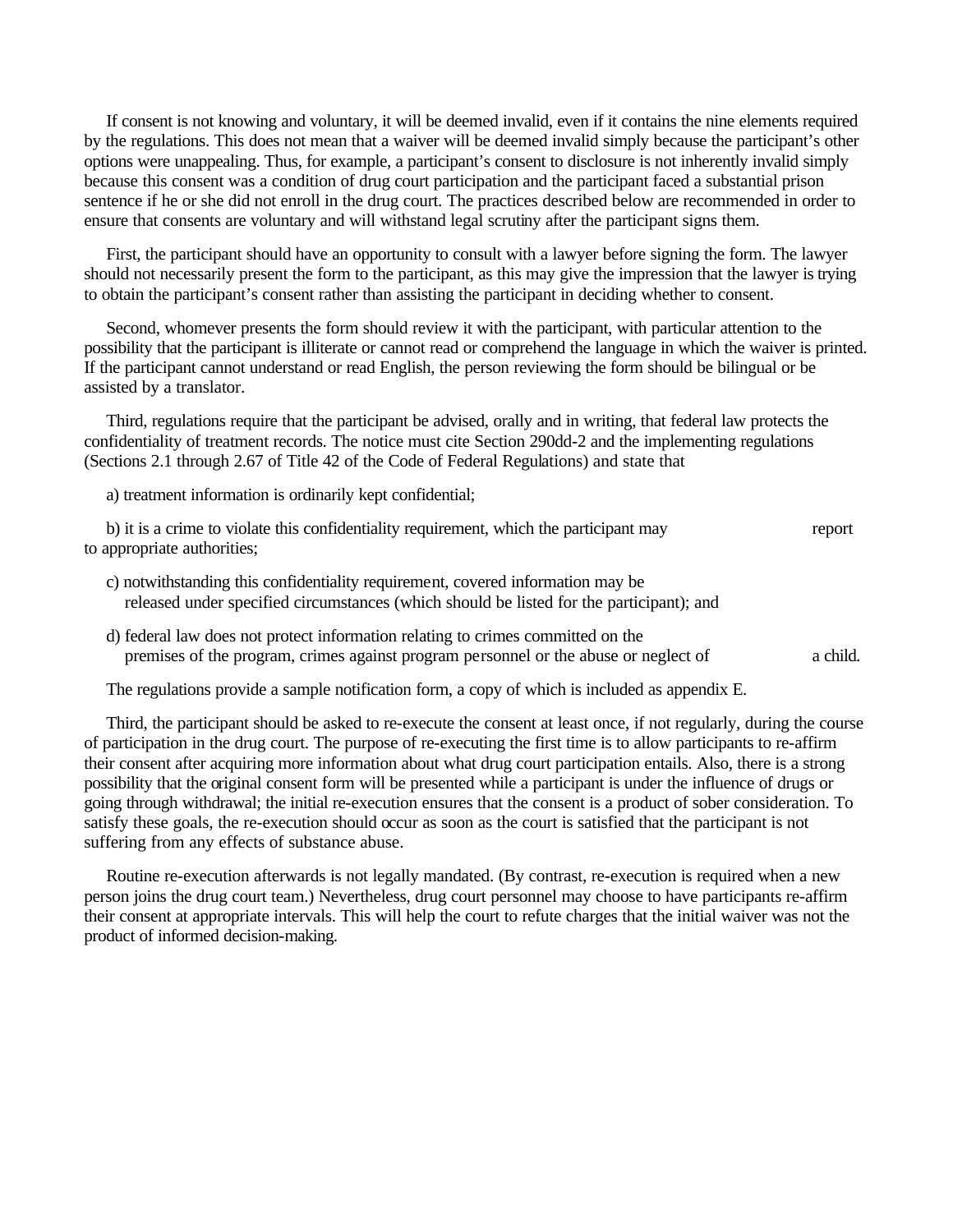#### D. Consent by Minors

Ç Pertinent Regulation: 42 C.F.R. § 2.14

Consent by participants who are under 18 years old, even in adult drug court, raises special concerns for two reasons. First, some states require the consent of a parent or guardian for a minor to enter a treatment program. Even in those states, the fact that a child has sought treatment is confidential under federal law. This means that drug court practitioners may not approach the child's parents to ask them to approve the child's request for admission unless the child (1) authorizes disclosure of that request or (2) lacks the ability to make the choice. Once the parent has consented and the child has been admitted, further disclosures require the consent of both the child and the parent.

The second issue that can arise in the context of minors is the possibility that the child, because of extreme youth or other condition, cannot make rational decisions. This issue is unlikely to appear in drug court practice.

#### E. Revocation

Ç Pertinent Regulations: 42 C.F.R. §§ 2.31, 2.35

In criminal drug courts, the participant does not have the right to revoke a consent to disclosure. Waivers in the criminal context are not permanent. However; they must expire at some specified point (either a particular date or, more commonly, the occurrence of some event, such as successfully completing the program or being sentenced for another offense). Participants in criminal drug courts must be informed that their consents are irrevocable but not permanent.

In family and juvenile drug courts, consent is revocable at the will of the participant. When participants execute their consent forms, they should be advised that their participation in the drug court is contingent upon their consent to certain disclosures. Thus, revocation of consent will result in termination from the drug court program and loss of the benefits promised for drug court participation.

## VI. Disclosures without Consent

There are situations in which disclosures are authorized or mandated even if the participant does not consent. Two practices should be observed in all of the situations described below. First, lawyers on the drug court team should confer before covered information is revealed, to determine what, if anything, may be, or must be, disclosed. Second, when participants enter the program, they should be advised that information might be disclosed without their consent in certain limited circumstances. (Section V of this document, which addresses the process of obtaining consent from participants, discusses this type of advice in more detail.)

#### A. Permitted Disclosures

Ç Pertinent Regulations: 42 C.F.R. §§ 2.11, 2.12, 2.21, 2.34, 2.52, 2.53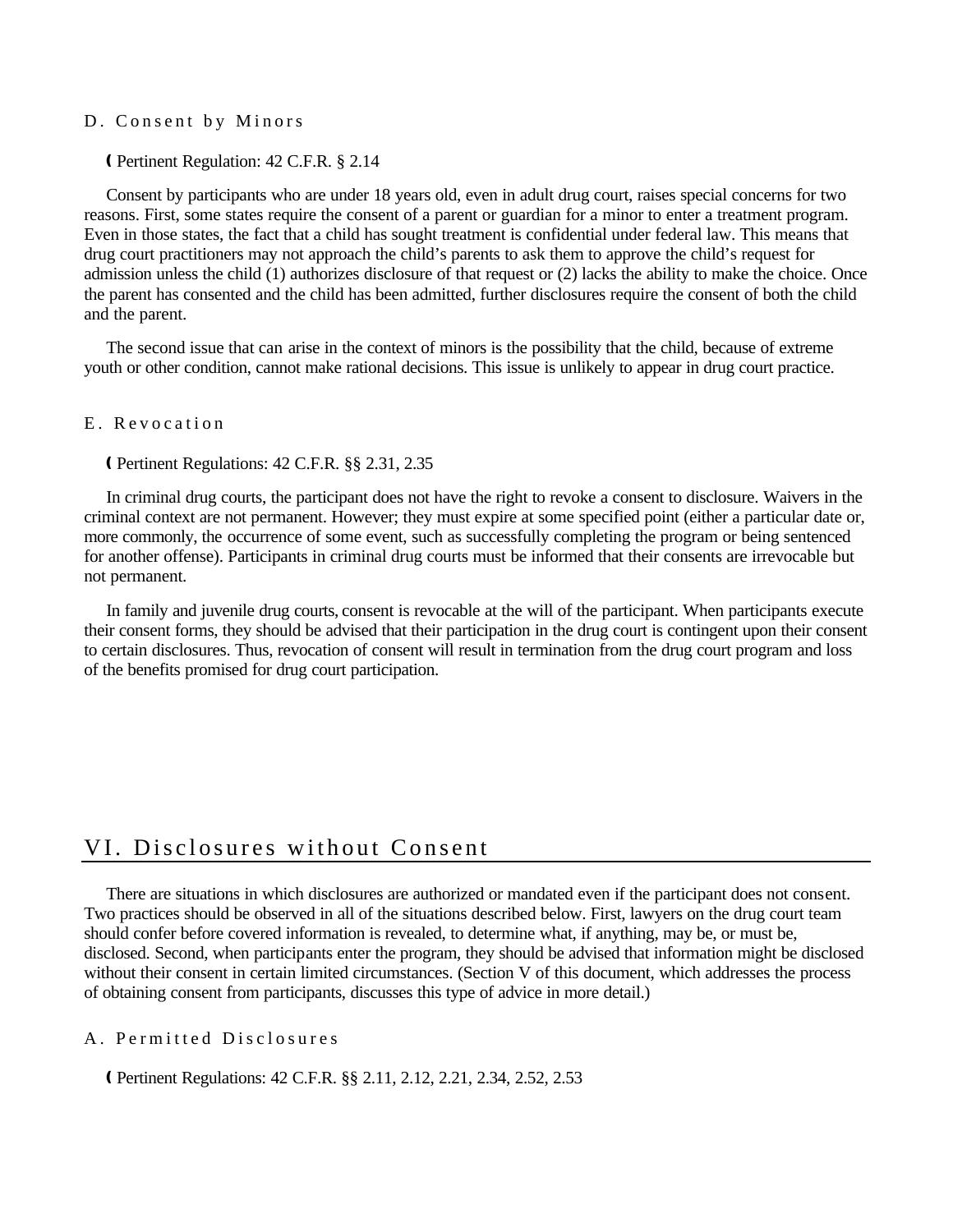In some situations, members of a drug court team may, but are not required to, disclose information without the consent of the participant. In general, the best practice is to obtain the participant's consent before divulging any information. This is not always possible or advisable, however. For instance, in a medical emergency, the participant's well-being may depend on the disclosure of treatment-related information to medical personnel. Section 290dd-2(b)(2)(A) specifically authorizes such disclosures.

The regulations also allow disclosure of information relating to crimes on the program premises or against program staff. Under this provision, only the details of the incident and the participant's name and whereabouts may be revealed.

In addition, the regulations permit disclosures to entities having direct administrative control over the program and to qualified service organizations working with the program. An example of the former would be the central administration of a hospital with a substance abuse treatment ward. Qualified service organizations are outside contractors providing services to the program, such as bill collection agencies or law firms. Disclosures to such organizations are permitted only if the organization has entered into a written agreement acknowledging its obligations under Section 290dd-2. A sample agreement is attached as appendix F.

There are also provisions allowing disclosure to outside auditors, central registries and researchers. Subject to strict limits, auditors, including investigators from federal agencies that assist the program, may be allowed to review information that identifies participants in order to evaluate the program. As for central registries, these may be established by groups of programs to prevent patients from enrolling in multiple clinics. Disclosures to and by central registries are limited to information necessary to avoid multiple enrollments. Finally, Section 290dd-2(b)(2)(B) allows researchers to collect information that does not identify patients. While the statute merely authorizes programs to furnish data to researchers, some state laws appear to require such cooperation.

Auditors, qualified service organizations and entities with administrative control over programs must protect any covered information they obtain. Before removing such information from the program's premises, they must submit written plans outlining their procedures for ensuring confidentiality.

#### B. Mandatory Disclosures

Ç Pertinent Regulations: 42 C.F.R. §§ 2.12, 2.15, 2.61, 2.62, 2.63, 2.64, 2.65, 2.66

Neither Section 290dd-2 nor the accompanying regulations compels treatment providers to disclose information under any circumstances, but they do permit compliance with other disclosure mandates. Four such obligations are delineated below.

First, some states have laws requiring people in certain professions to report suspected abuse or neglect of a child, and Section 290dd-2(e) specifically authorizes compliance with these reporting requirements. Therefore, depending on the laws in the state where a drug court operates, some drug court practitioners might be required to notify appropriate authorities if a participant brings his or her child to a court proceeding and the practitioner observes signs of abuse, such as bruises. Another example of this would be where a participant reveals that he or she is abusing drugs or alcohol at times when he or she is responsible for the care of his or her child. This results in the child being neglected. In these circumstances, practitioners subject to the duty of disclosure are not permitted to reveal all of the information that they possess about the participant. Instead, they must provide the authorities with information necessary to begin an investigation, to the extent specified in the applicable state statute.

Second, disclosure is required when a drug court or a member of the drug court team receives a valid court order to produce covered information. For instance, if a drug court participant is involved in a car accident that results in a lawsuit, the opposing party might seek records of the participant's substance abuse treatment as evidence that the accident was drug-related. In such a situation, it is not sufficient for the party seeking the records to deliver a subpoena, with or without a judge's signature. Instead, the party must obtain an order with two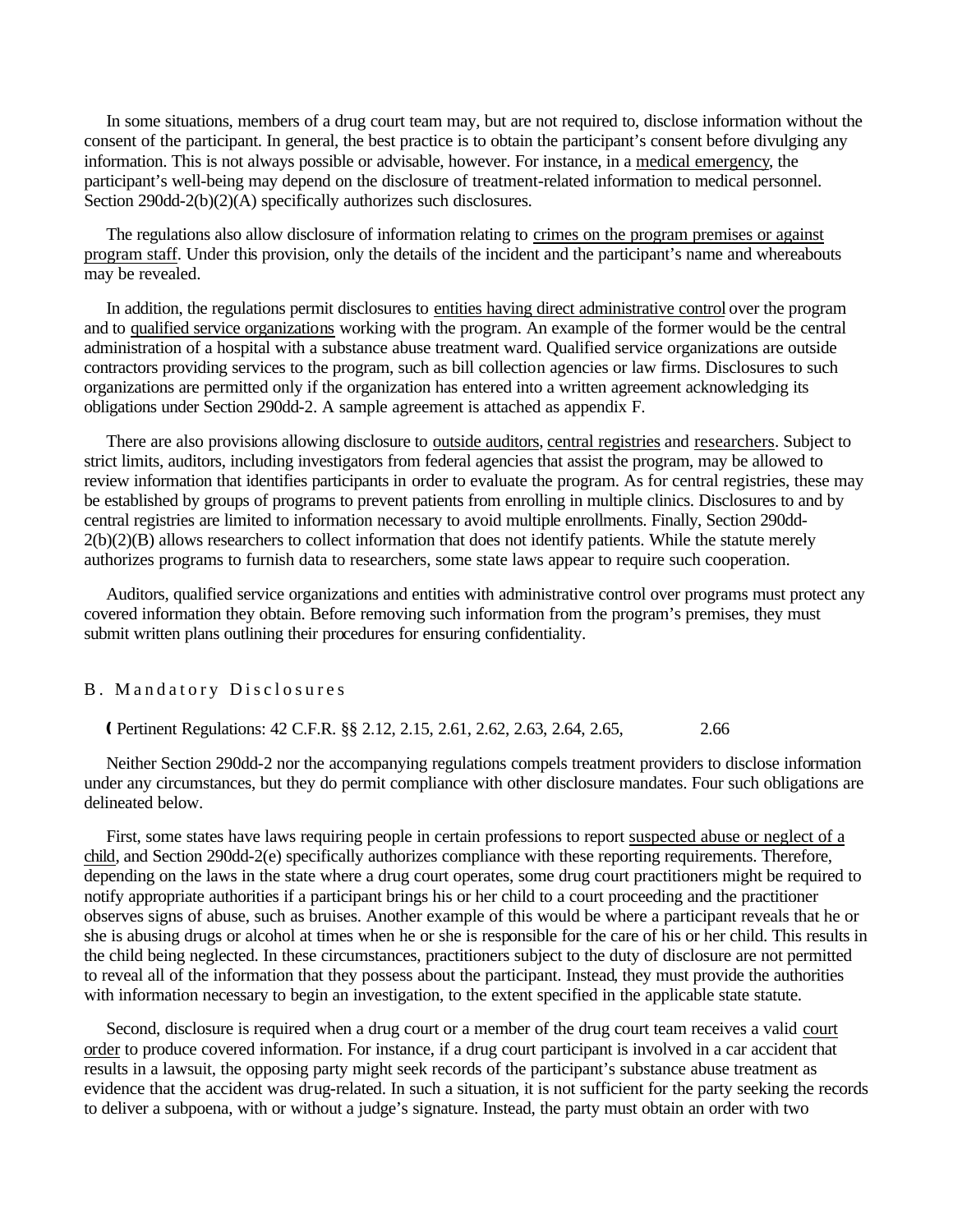components, generally contained in separate documents: (1) a finding by the issuing court that good cause exists for requiring disclosure, and (2) a subpoena or other order demanding certain information. Before making a good cause finding, the issuing court must conduct a hearing, to which the holder of the information must be invited. An order that is deficient in any respect is not valid, and the recipient of the order may not comply with it. If a drug court team member receives an invalid order, it is advisable to send an attorney to the issuing court to explain why compliance with the order is prohibited and to move to set the order aside.

Third, under the regulations implementing Section 290dd-2, drug court team members must comply with state laws concerning the collection of information relating to causes of death. This may involve revealing that the participant was being treated for substance abuse.

Fourth, some drug court practitioners may be subject to a duty to protect third parties. In some states, psychotherapists who believe that their patients may endanger others have a duty to protect the potential victims, possibly by warning them of the danger. The leading case establishing a duty to protect is Tarasoff v. Regents of the University of California.6 The litigation in Tarasoff was precipitated when a psychiatric patient expressed his intention to murder a woman and then carried out his intention. The Supreme Court of California held that the woman's family could sue the psychiatrist and his employer, the University of California, for failing to take adequate measures to protect the victim. Section 290dd-2 does not specifically authorize these warnings. Nevertheless, it is permissible to warn possible victims if the warning does not identify the potential perpetrator as a drug treatment patient (for instance, if the warning is anonymous). Whatever course is followed, consultation with counsel is particularly important in this area because of the potential conflict between Section 290dd-2 and the duty to protect.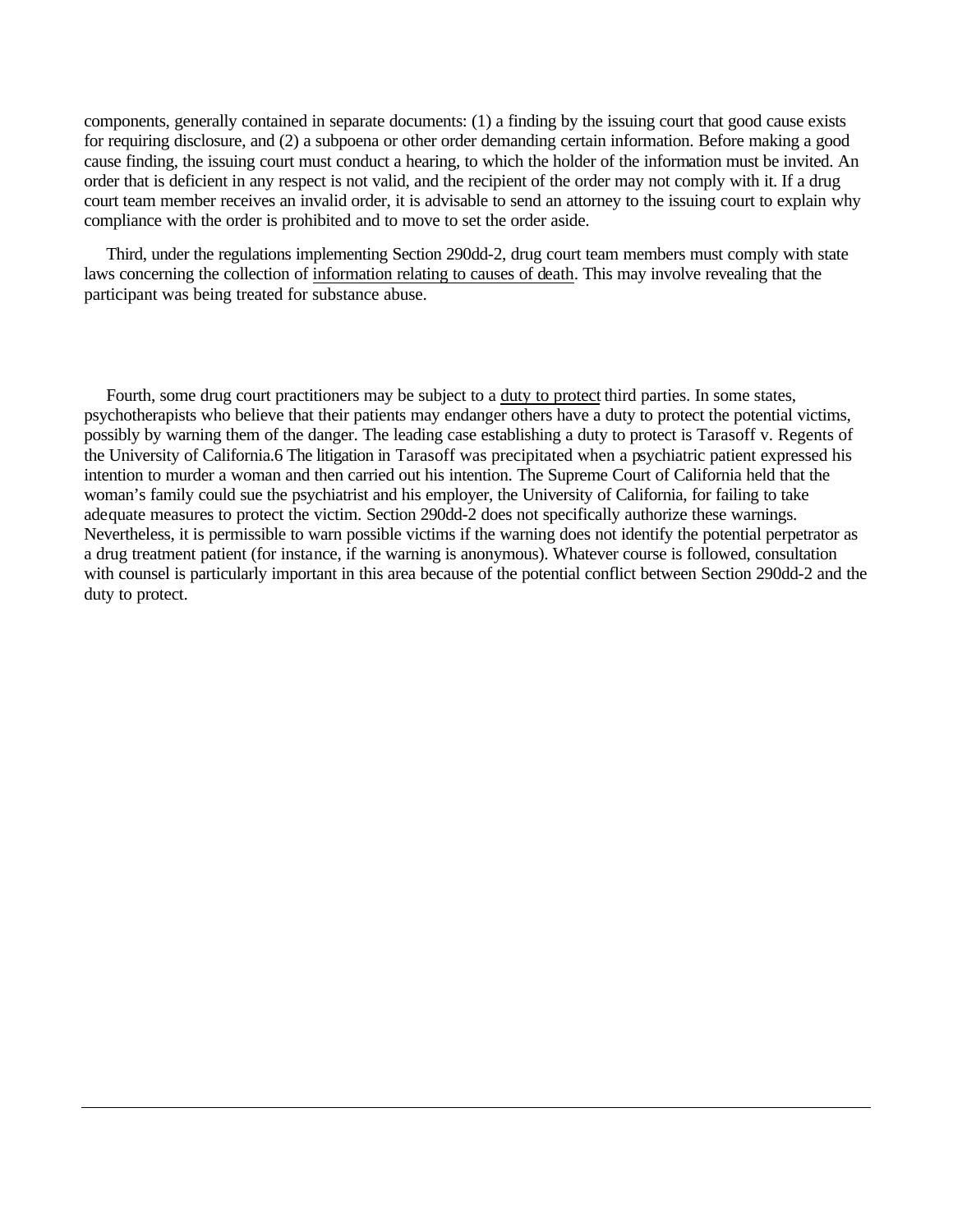# VII. Operations

#### A. Sharing Information Generally

#### Ç Pertinent Regulation: 42 C.F.R. § 2.12

A successful drug court requires communication among members of the team. For instance, if the treatment center conducts a urinalysis and the results are positive, these results must be reported to the court, in order for the court to consider imposing a sanction. The prosecutor and defense attorney should also be notified, since both parties must have access to all information on which the judge relies to make decisions. Then, if the sanction includes time in jail, the participant's probation officer and treatment provider should be informed, so that they will understand if the participant misses any scheduled appointments.

The simple way to ensure that such communications do not violate Section 290dd-2 is to obtain valid consent from the participant. If the consent form is properly drafted and sufficiently inclusive, federal confidentiality laws will not obstruct the sharing of information among drug court members.

It is worth mentioning that there is a provision that might permit communications of the sort described above even without consent. One of the regulations implementing Section 290dd-2 authorizes internal communications among program personnel, so long as the employees receiving the information need it to perform their duties. It is not clear that this exemption is broad enough to embrace all of the disclosures that are essential to a drug court's operation. Thus, valid consent is the best way to ensure that the components of a drug court can comply with Section 290dd-2 while fulfilling their responsibilities.

#### B. Memoranda of Understanding

Neither Section 290dd-2 nor the accompanying regulations refer to memoranda of understanding, so such memoranda cannot be used to authorize otherwise unlawful disclosures. Nevertheless, it is valuable for the various parties involved in a drug court to be united by a memorandum of understanding ("MOU").

MOUs serve two purposes. First, they foster trust and cooperation by ensuring that each component of the drug court is aware of how the other components will access, share and use information. Second, when participants sign the consent to disclosure, the MOU can be used to explain how information will be distributed within the drug court. If a MOU is used in this fashion, it should be emphasized that the MOU is merely a blueprint that can be altered without the participants' consent. Accordingly, the scope of their consent will be dictated by the terms of the consent itself, regardless of the terms of the MOU.

Ordinarily, MOUs will not be limited to confidentiality concerns and will cover a variety of issues relevant to drug court operations (such as scheduling matters). With respect to confidentiality, a MOU should contain five elements. First, it should note that discussions at team meetings are confidential, not only because of legal concerns but also to promote trust and fairness. In drug courts where outsiders are permitted to attend team meetings, the MOU should require that they sign agreements promising to abide by the confidentiality provisions of the law and the MOU. (Even with such an agreement, the outsider's presence is not lawful under Section 290dd-2, unless it is within the scope of the drug court participant's consent.) Similarly, the MOU should provide that, when staff meetings are videotaped to be used for training purposes, the tape will be edited to eliminate any names or other participant-identifying information.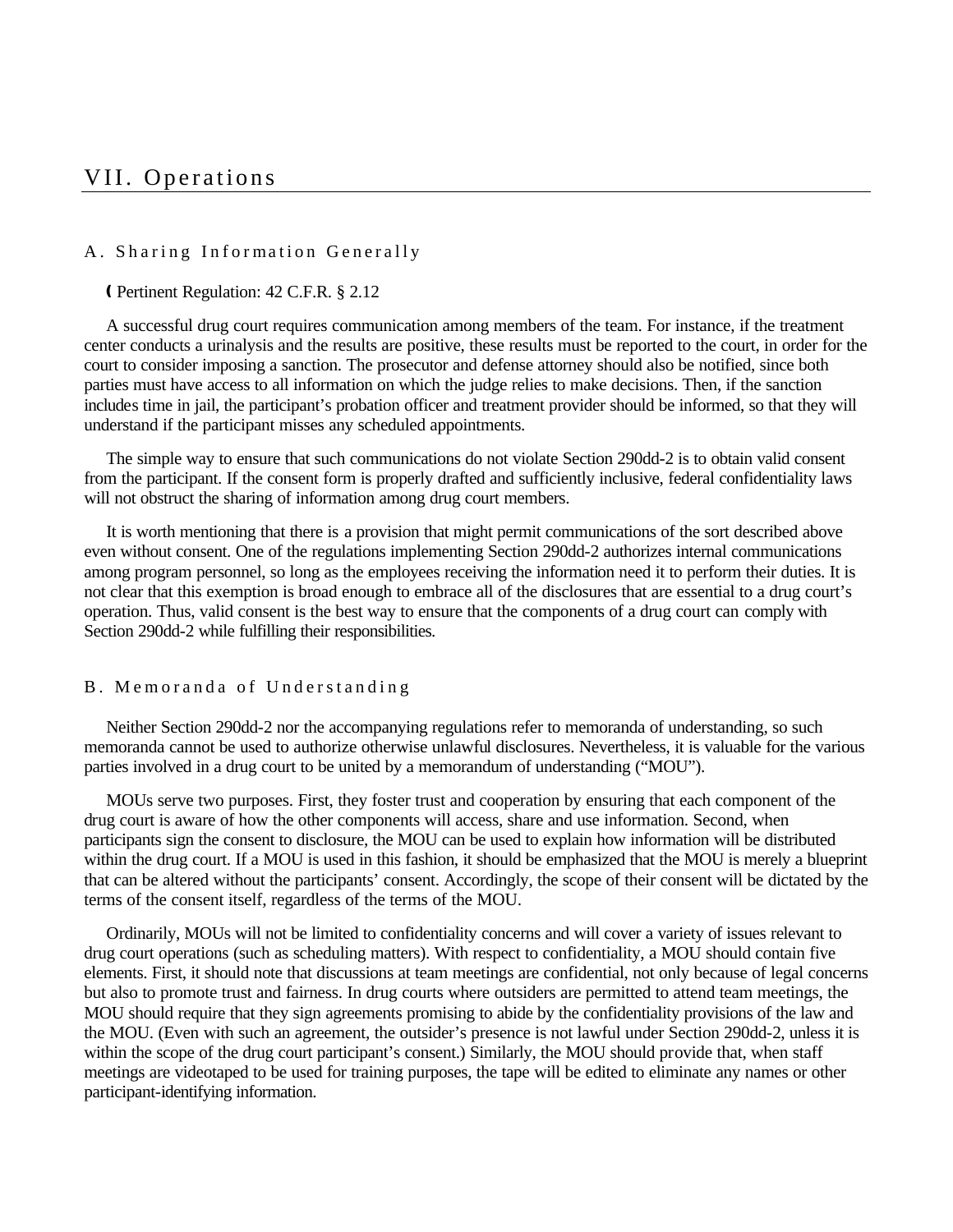Second, the MOU should note that all parties are bound by the redisclosure provisions of Section 290dd-2 (which are congruent with the provisions governing initial disclosures). Consequently, any member of the team who receives covered information may only distribute that information in accordance with Section 290dd-2.

Third, a MOU should incorporate an agreement that the prosecutor's office will not use information obtained in the drug court to prosecute the participant, with two exceptions - child neglect or abuse and crimes committed at the treatment center or against treatment personnel. It is, of course, quite common for the prosecutor to learn of offenses by participants, particularly drug possession offenses. For example, in some states, having drugs in one's body amounts to possession. Thus, a positive urinalysis would be proof of a violation of laws against possessing drugs. A participant who commits crimes may lose eligibility for the drug court program (among other possible consequences) but should not be prosecuted for those crimes based on information that the state acquired through the drug court.

Fourth, the MOU should describe the parameters for sharing and refusing to share information. The MOU should encourage the free flow of information within the drug court team to promote the drug court's mission. On the other hand, the MOU should acknowledge that members of the drug court team may be subject to legal and ethical restrictions on disclosure, which in some situations must be observed notwithstanding either the participant's Section 290dd-2 waiver or the likelihood that disclosure would benefit the court and the participant. Assume, for instance, that participant Lee tells defense counsel James that she has used drugs recently. That information would be covered by both Section 290dd-2 and James's ethical duty of confidentia lity as an attorney. Whether and to whom James can disclose that information will depend on the scope of Lee's consent and the applicability of various exceptions to these confidentiality requirements. The MOU should, at the very least, acknowledge that such situations might occur and that it is not improper for members of the team to withhold information when they are required to do so. It would be helpful to map out possible approaches to be used when foreseeable conflicts arise.

Fifth, the MOU should include rules governing storage of, and access to, written and automated records. Such written policies are required by federal law.

#### C. File Storage and Information Systems

#### Ç Pertinent Regulation: 42 C.F.R. § 2.16

The regulations implementing Section 290dd-2 require that written records be stored in a secure room or locked container. In addition, the program must have written procedures controlling access to, and use of, such records. Such procedures should be included in every drug court's MOU.

Furthermore, although court records ordinarily are available to the public, drug court records should not be. Drug court files should be kept separate from other court records. They should have labels indicating that they are confidential and may only be viewed by members of the drug court team. The staff at the courthouse should be educated about these procedures and the rationale behind them.

The regulations implementing Section 290dd-2 do not address computerized records, because they were promulgated before computerized record-keeping and networked computers became popular. Nevertheless, procedures involving computers should conform to the spirit of the regulations through the use of safeguards built into procedures, software and hardware. With hard drives, diskettes and similar storage vessels, this could be fairly simple. Records covered by Section 290dd-2 should be password-protected, and the password should be guarded in the same manner as the key to a file cabinet. The MOU should include rules relating to these procedures, just as it contains rules relating to the storage of paper records.

Networked computers can be managed in a similar fashion. One danger that may be more significant on a network than on a single computer is the alteration of data. For such concerns, the court should consult computer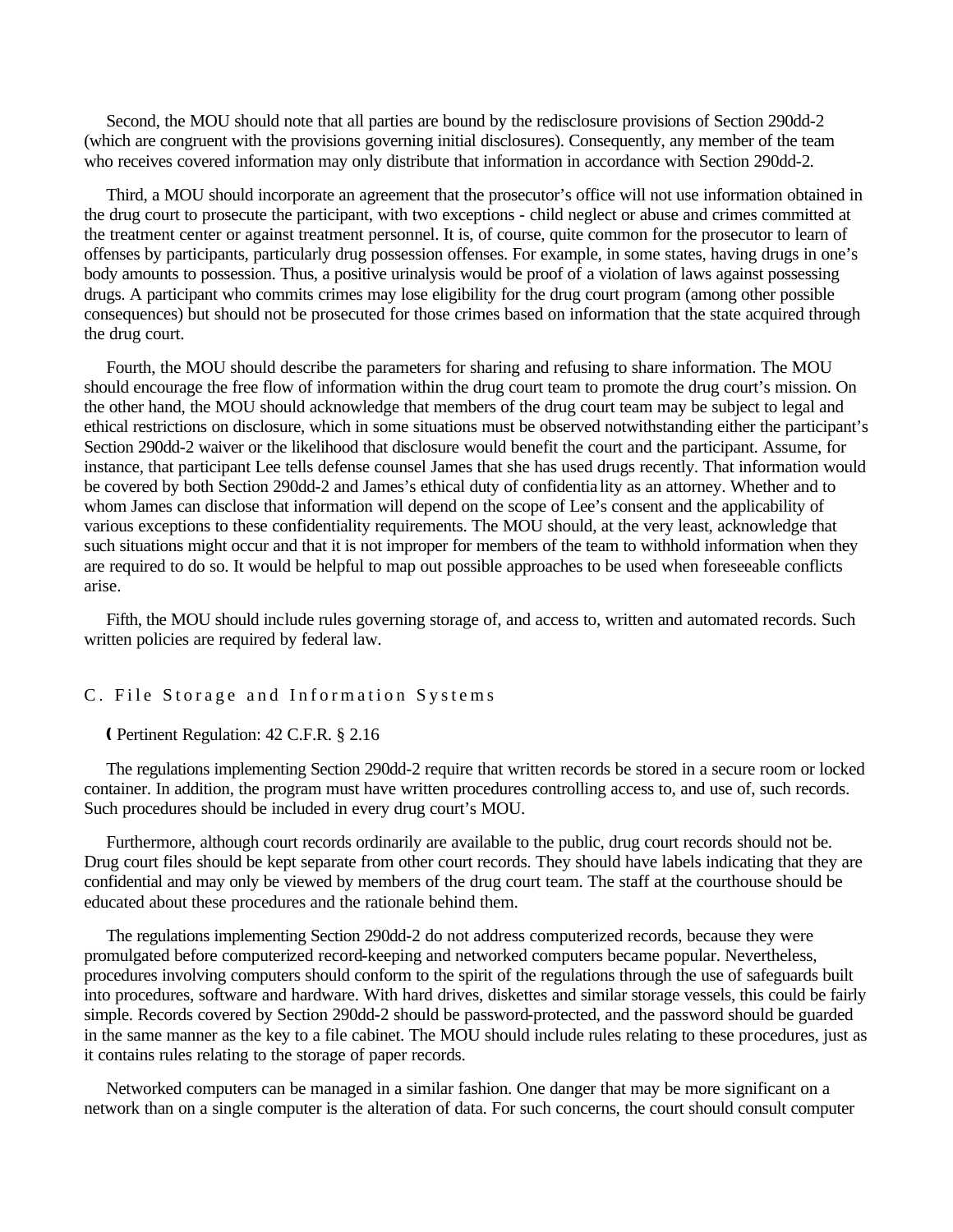specialists. In this regard, it is significant that the regulations accompanying Section 290dd-2 expressly permit disclosures to qualified service organizations to the extent necessary to obtain services (although it might be possible to obtain assistance from computer consultants without disclosing confidential information).

Finally, all storage systems should include procedures for limiting access to records after the participant's consent expires or is revoked. Thus, paper records that can be accessed by all drug court personnel during the duration of the participant's consent should be transferred to a more restricted storage facility as soon as the consent is terminated. Records on computers can be sealed by changing the password or other access authorization, either manually or with programs designed to perform that function at the appropriate time.

## VIII. Conclusion

It is important to recognize that any grey area between federal confidentiality laws and drug court procedures can be resolved easily. This monograph is merely a vehicle to make drug court practitioners aware of these federal mandates and provide guidance on how to accommodate confidentiality requirements in drug courts.

1 See, e.g., Whyte v. Connecticut Mutual, 818 F.2d 1005, 1009 (1st Cir. 1987) (discussing the purpose of the primary federal confidentiality statute, 42 U.S.C. § 290dd-2); Produced by the National Association of Drug Court Professionals, Printed by the Office of Justice Programs, U.S. Department of Justice, Defining Drug Courts: The Key Components 7 (1997) (discussing the purpose of drug courts).

2 The National Drug Court Institute (NDCI) is in the process of developing a comprehensive treatise on confidentiality and ethical issues confronting all practitioners in drug court. This monograph is an overview of the confidentiality section of that treatise and primarily is aimed at judges and attorneys working in drug courts. NDCI plans to publish the comprehensive treatise in the fall of 2000, which will provide information to all disciplines.

3 Another way to avoid conflicts is to change the laws in order to accommodate the unique situations that confront drug court practitioners. In the future, the National Association of Drug Court Professionals (NADCP) intends to advocate for such changes in federal regulations.

4 Ethical duties and professional codes of conduct will be explored in NDCI's comprehensive treatise mentioned in footnote 2.

5 Title 42, Section 2.31(a) of the Code of Federal Regulations lists nine elements that must be included in a written consent:

- (1) The specific name or general designation of the program or person permitted to make the disclosure.
- (2) The name or title of the individual or the name of the organization to which disclosure is to be made.
- (3) The name of the patient.
- (4) The purpose of the disclosure.
- (5) How much and what kind of information is to be disclosed.
- (6) The signature of the patient and, when required for a patient who is a minor, the signature of a person authorized to give consent under § 2.14; or, when required for a patient who is incompetent or deceased, the signature of a person authorized to sign under § 2.15 in lieu of the patient.
- (7) The date on which the consent is signed.
- (8) A statement that the consent is subject to revocation at any time except to the extent that the program or person which is to make the disclosure has already acted in reliance on it. Acting in reliance includes the provision of treatment services in reliance on a valid consent to disclose information to a third party payer.
- (9) The date, event, or condition upon which the consent will expire if not revoked before. This date, event, or condition must insure that the consent will last no longer than reasonably necessary to serve the purpose for which it is given.

The eighth element, concerning the revocation of consent, should not be included in consent forms in criminal drug courts, but it must be included in juvenile and family drug court waivers. See 42 C.F.R. § 2.35.

6 17 Cal. 3d 425, 131 Cal. Rptr. 14, 551 P.2d 334 (1976).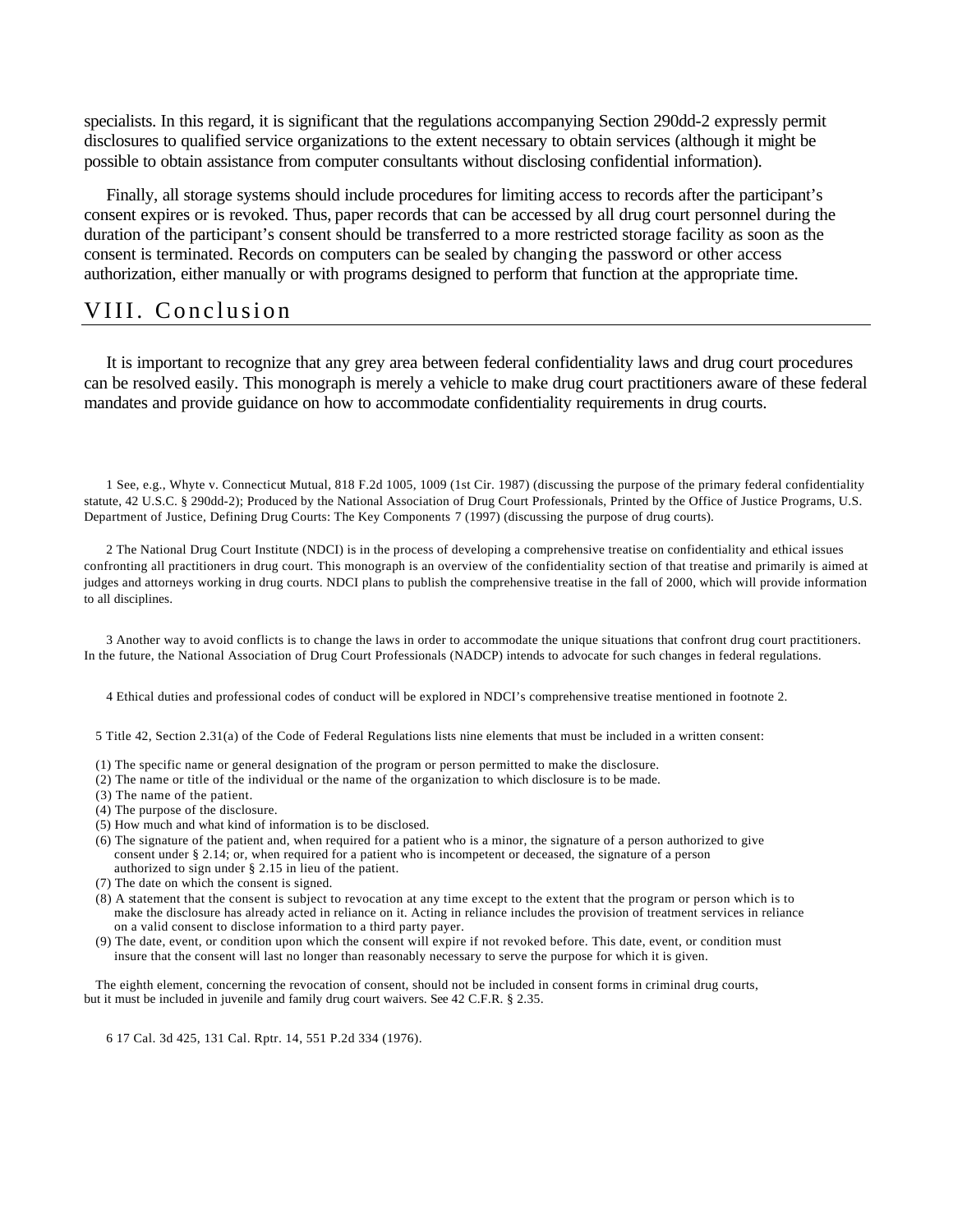# APPENDIX A

Special Issues Arising in Family and Juvenile Drug Courts

Special Issues Arising in Family and Juvenile Drug Courts

1. Possible conflicts between treating parents and the best interests of their children

Page 2

- 2. Revocation of waivers Page 12
- 3. Special considerations for waivers by minors Page 12
- 4. Permissive disclosures relating to patients referred from the criminal justice system

Page 13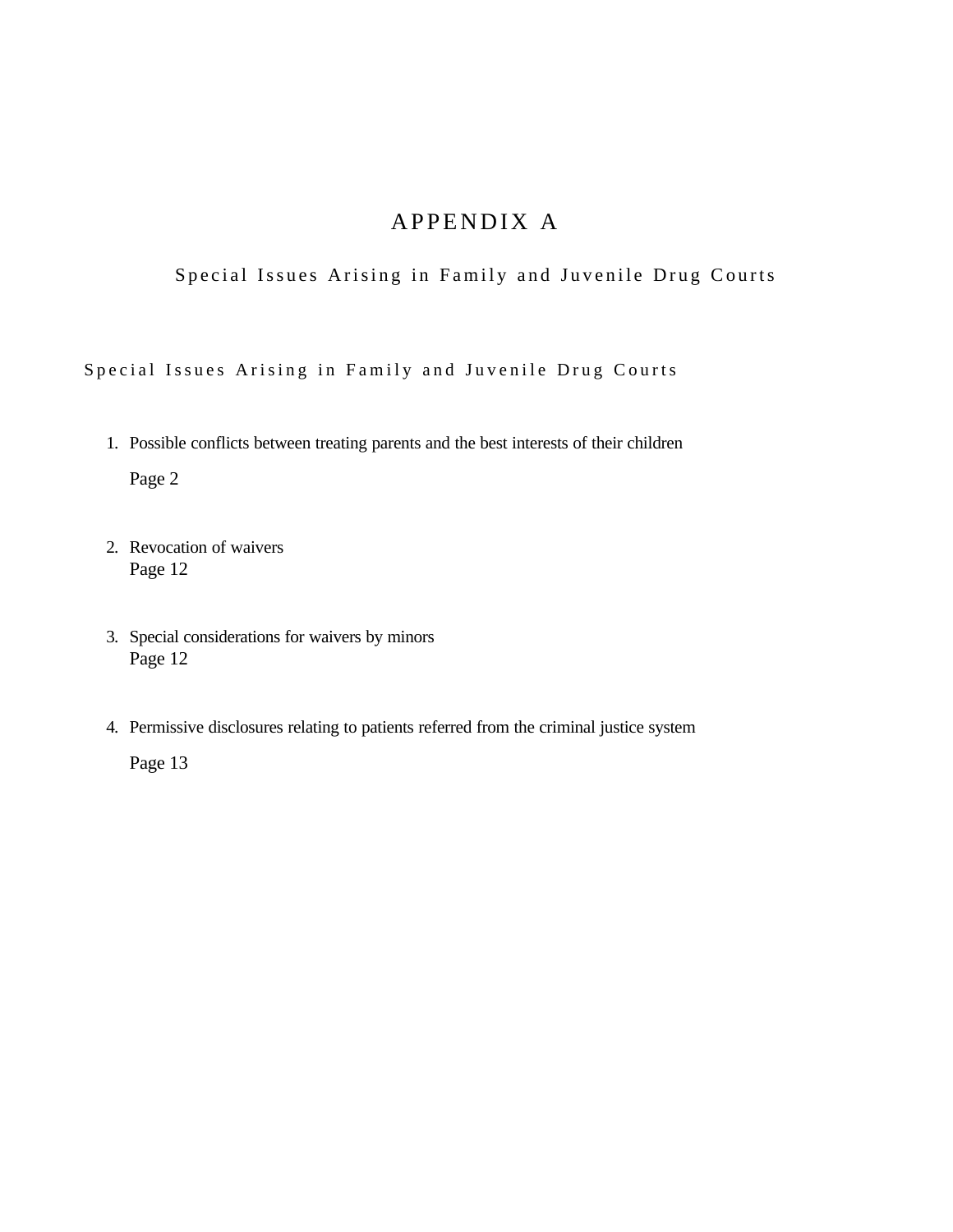# APPENDIX B

## Table of Contents of the Federal Regulations Implementing Section 290dd - 2

Table of Contents of the Federal Regulations Implementing Section 290dd-2

#### 42 C.F.R. Section

- 2.1. Statutory authority for confidentiality of drug abuse patient records.
- 2.2. Statutory authority for confidentiality of alcohol abuse patient records.
- 2.3. Purpose and effect.
- 2.4. Criminal penalty for violation.
- 2.5. Reports of violations.
- 2.11. Definitions.
- 2.12. Applicability.
- 2.13. Confidentiality restrictions.
- 2.14. Minor patients.
- 2.15. Incompetent and deceased patients.
- 2.16. Security for written records.
- 2.17. Undercover agents and informants.
- 2.18. Restrictions on the use of identification cards.
- 2.19. Disposition of records by discontinued programs.
- 2.20. Relationship to state laws.
- 2.21. Relationship to federal statutes protecting research subjects against compulsory disclosure of their identity.
- 2.22. Notice to patients of federal confidentiality requirements.
- 2.23. Patient access and restrictions on use.
- 2.31. Form of written consent.
- 2.32. Prohibition on redisclosure.
- 2.33. Disclosures permitted with written consent.
- 2.34. Disclosures to prevent multiple enrollments in detoxification and maintenance treatment programs.
- 2.35. Disclosures to elements of the criminal justice system which have referred patients.
- 2.51. Medical emergencies.
- 2.52. Research activities.
- 2.53. Audit and evaluation activities.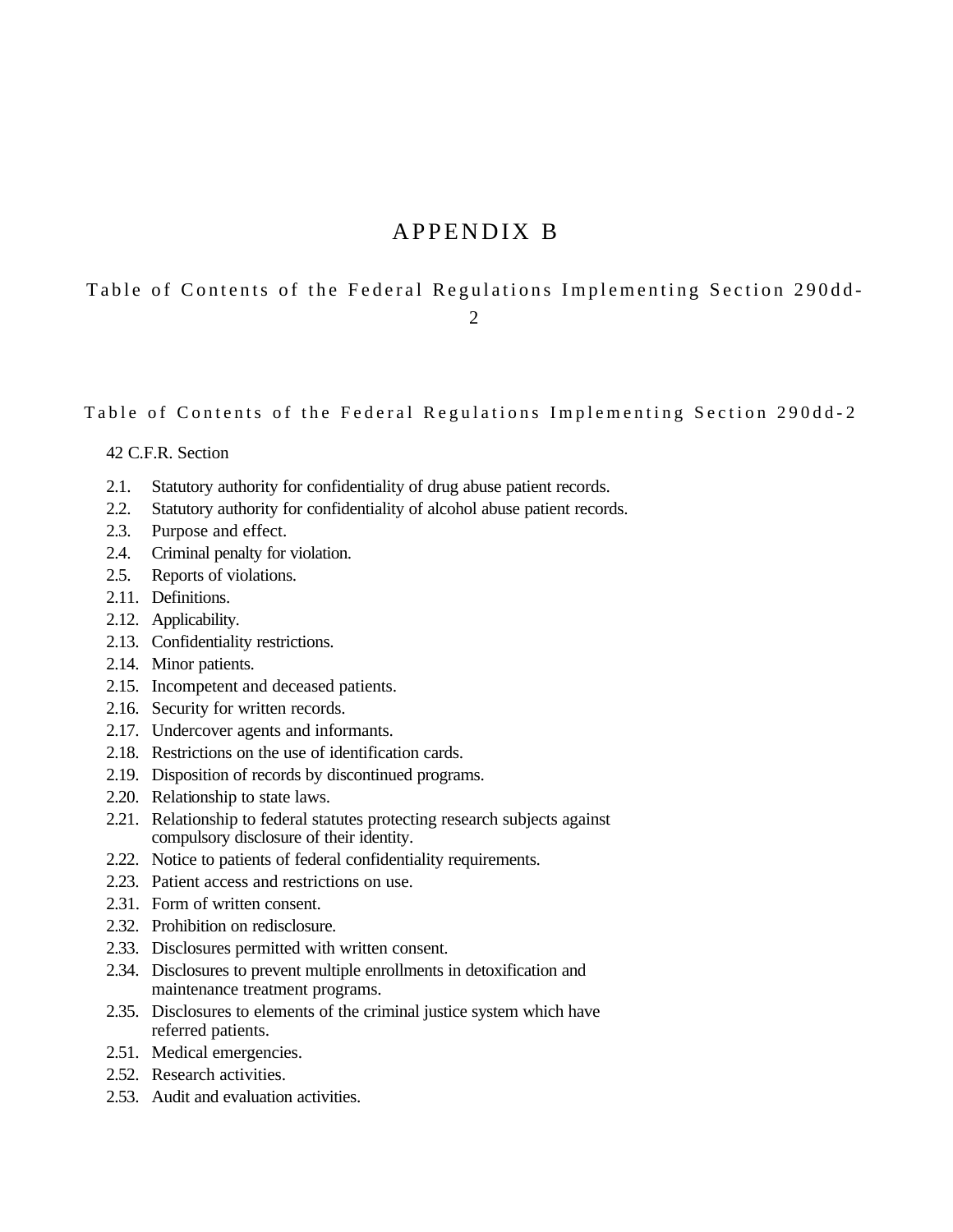2.61. Legal effect of order.

|                 | 2.62. Order not applicable to records disclosed without consent to researchers,    | auditors                  |
|-----------------|------------------------------------------------------------------------------------|---------------------------|
| and evaluators. |                                                                                    |                           |
|                 | 2.63. Confidential communications.                                                 |                           |
|                 | 2.64. Procedures and criteria for orders authorizing disclosures for noncriminal   |                           |
|                 | purposes.                                                                          |                           |
|                 | 2.65. Procedures and criteria for orders authorizing disclosure and use of records | to criminally investigate |
|                 | or prosecute patients.                                                             |                           |
|                 | 2.66. Procedures and criteria for orders authorizing disclosure and use of records | to investigate or         |
|                 | prosecute a program or the person holding the records.                             |                           |
|                 | 2.67. Orders authorizing the use of undercover agents and informants to            | criminally                |
|                 | investigate employees or agents of a program.                                      |                           |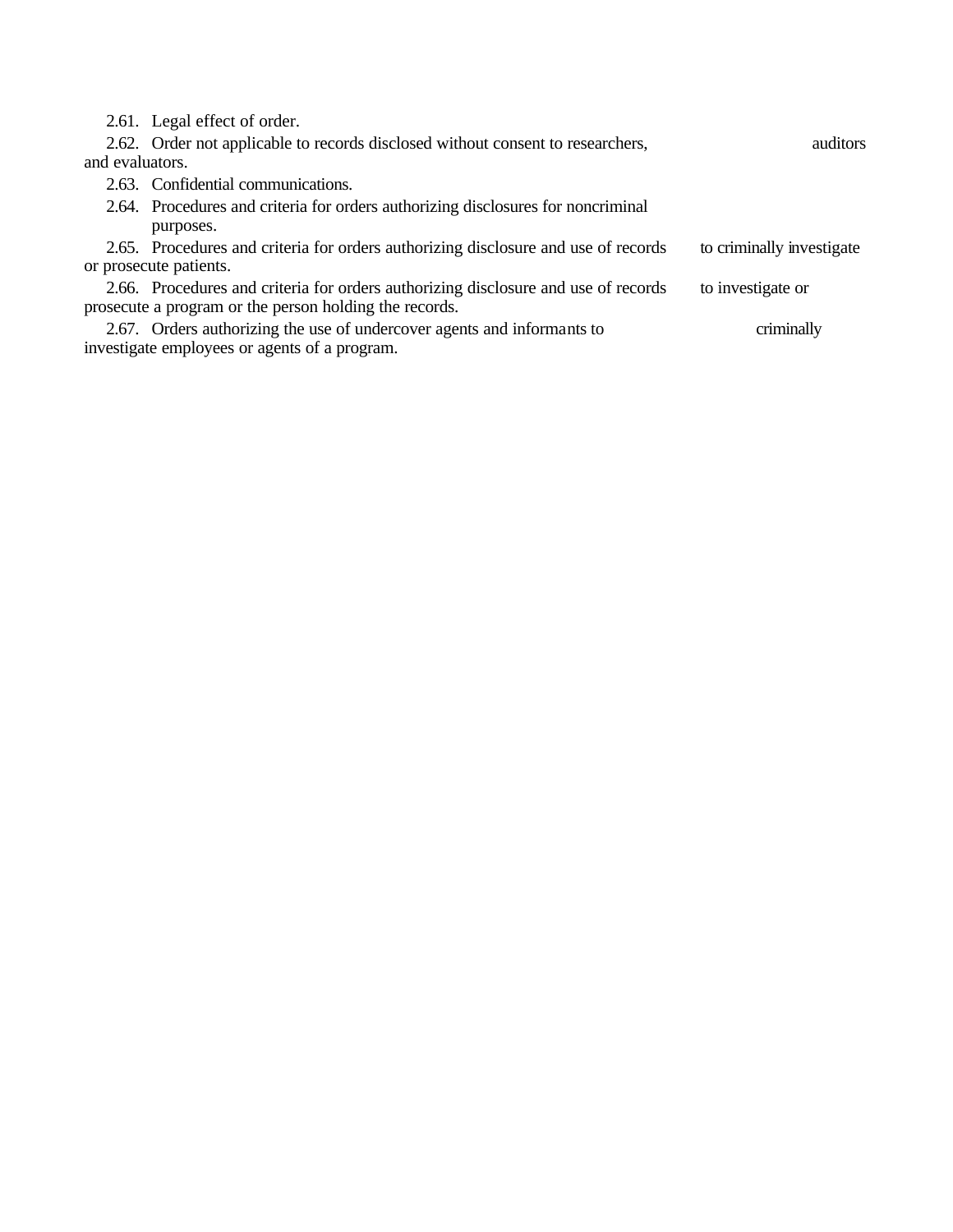# APPENDIX C

Sample Waiver Form from 42 C.F.R. § 2.31 (b)

Sample Waiver Form from 42 C.F.R. § 2.31(b)

| (name or general designation of program which is to make the disclosure)<br>(kind and amount of information to be disclosed) |
|------------------------------------------------------------------------------------------------------------------------------|
|                                                                                                                              |
|                                                                                                                              |
|                                                                                                                              |
|                                                                                                                              |
| (purpose of the disclosure)                                                                                                  |
| (on which this consent is signed)                                                                                            |
|                                                                                                                              |
| Signature of parent or guardian (where required)                                                                             |
| Signature of person authorized to sign in lieu of the patient (where required)                                               |
|                                                                                                                              |

10. This consent is subject to revocation at any time except to the extent that the program, which is to make the disclosure, has already taken action in reliance on it. If not previously revoked, this consent will terminate upon: (specific date, event, or condition)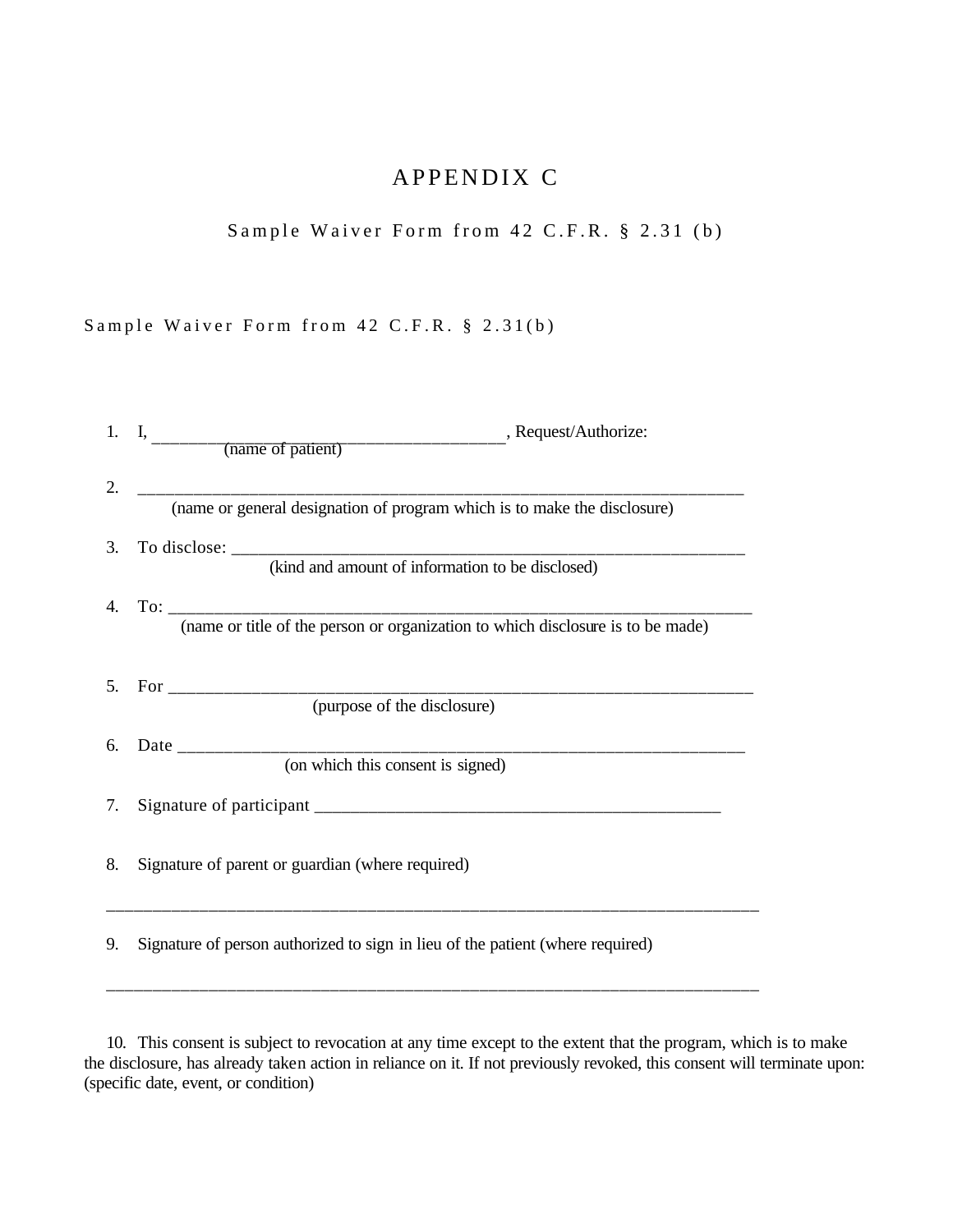# APPENDIX D

# Sample Waiver Form for a Drug Court

## Sample Waiver Form for a Drug Court\*

### CONSENT FOR DISCLOSURE OF CONFIDENTIAL SUBSTANCE ABUSE INFORMATION: DRUG COURT REFERRAL

|                             |                        | hereby consent to communication between                                                                               |  |  |
|-----------------------------|------------------------|-----------------------------------------------------------------------------------------------------------------------|--|--|
| (name of defendant)         |                        |                                                                                                                       |  |  |
|                             |                        |                                                                                                                       |  |  |
| (name of treatment program) |                        | (name of presiding judge, drug court judge)                                                                           |  |  |
|                             |                        | (prosecuting attorney, assistant prosecuting attorney, public defender, assistant public defender or defense counsel) |  |  |
|                             |                        | and __________________________.                                                                                       |  |  |
|                             | (name of jurisdiction) | (name(s) of other referring agency)                                                                                   |  |  |

The purpose of, and need for, this disclosure is to inform the court and all other named parties of my eligibility and/or acceptability for substance abuse treatment services and my treatment attendance, prognosis, compliance and progress in accordance with the drug court program's monitoring criteria.

Disclosure of this confidential information may be made only as necessary for, and pertinent to, hearings and/or reports concerning

(list charges, docket number and indictment number)

I understand that this consent will remain in effect and cannot be revoked by me until there has been a formal and effective termination of my involvement with the drug court program for the above-referenced case, such as the discontinuation of all court \_\_\_\_\_\_\_\_\_\_\_\_\_\_\_\_\_\_\_\_\_\_\_\_\_\_\_\_\_\_\_\_\_\_\_ supervision upon my successful completion (and/or, where relevant, probation)

of the drug court requirements OR upon sentencing for violating the terms of my drug court involvement

\_\_\_\_\_\_\_\_\_\_\_\_\_\_\_\_\_\_\_\_\_\_\_\_\_\_\_\_\_\_\_\_\_\_\_\_\_.

(and/or, where relevant, probation)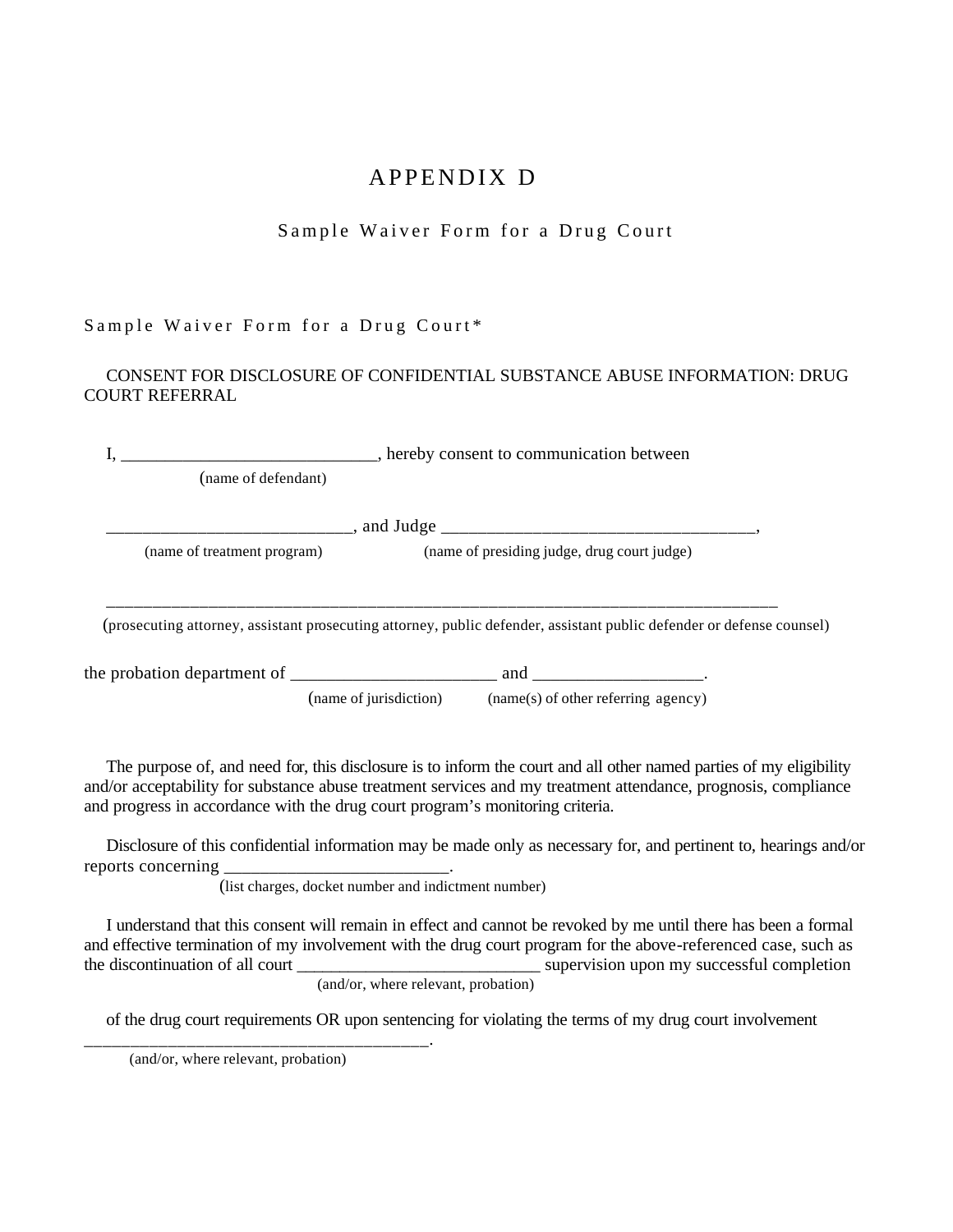I understand that any disclosure made is bound by Part 2 of Title 42 of the Code of Federal Regulations, which governs the confidentiality of substance abuse patient records and that recipients of this information may redisclose it only in connection with their official duties.

\_\_\_\_\_\_\_\_\_\_\_\_\_\_\_\_\_\_ \_\_\_\_\_\_\_\_\_\_\_\_\_\_\_\_\_\_\_\_\_\_\_\_\_\_\_\_\_\_\_\_\_

Date Name

\_\_\_\_\_\_\_\_\_\_\_\_\_\_\_\_\_\_\_\_\_\_\_\_\_\_\_\_\_\_\_\_\_ Signature

\_\_\_\_\_\_\_\_\_\_\_\_\_\_\_\_\_\_\_\_\_\_\_\_\_\_\_\_\_\_\_\_\_

Signature of Defense Counsel

Signature of Interpreter (where applicable) Signature of parent or guardian (where applicable)

\*Adapted from a sample provided by S. Rebecca Holland, Legal Director, The Osborne Association, Brooklyn, NY

\_\_\_\_\_\_\_\_\_\_\_\_\_\_\_\_\_\_\_\_\_\_\_\_\_\_ \_\_\_\_\_\_\_\_\_\_\_\_\_\_\_\_\_\_\_\_\_\_\_\_\_\_\_\_\_\_\_\_\_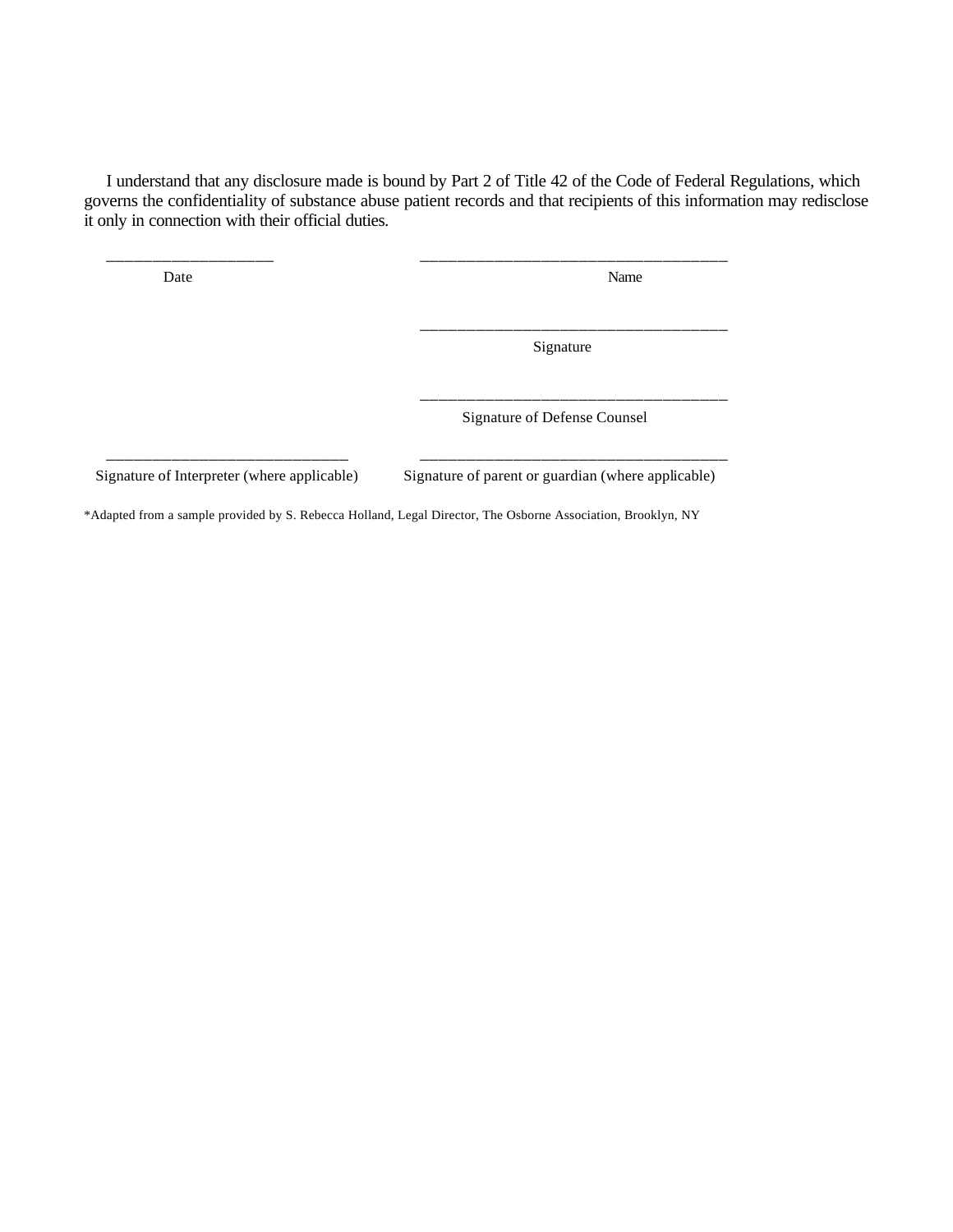# APPENDIX E

## Sample Notification Form from 42 C.F.R.§ 2.22(d)

Sample Notification Form from 42 C.F.R. § 2.22(d)

#### CONFIDENTIALITY OF ALCOHOL AND DRUG ABUSE PATIENT RECORDS

The confidentiality of alcohol and drug abuse patient records maintained by this program is protected by federal law and regulations. Generally, the program may not say to a person outside the program that a patient attends the program, or disclose any information identifying a patient as an alcohol or drug abuser Unless:

- (1) The patient consents in writing;
- (2) The disclosure is allowed by a court order; or
- (3) The disclosure is made to medical personnel in a medical emergency or to qualified personnel for research, audit, or program evaluation.

Violation of the federal law and regulations by a program is a crime. Suspected violations may be reported to appropriate authorities in accordance with federal regulations.

Federal law and regulations do not protect any information about a crime committed by a patient either at the program or against any person who works for the program or about any threat to commit such a crime.

Federal laws and regulations do not protect any information about suspected child abuse or neglect from being reported under state law to appropriate state or local authorities.

(See 42 U.S.C. § 290dd-3 and 42 U.S.C. § 290ee-3 for federal laws and 42 C.F.R. Part 2 for federal regulations.)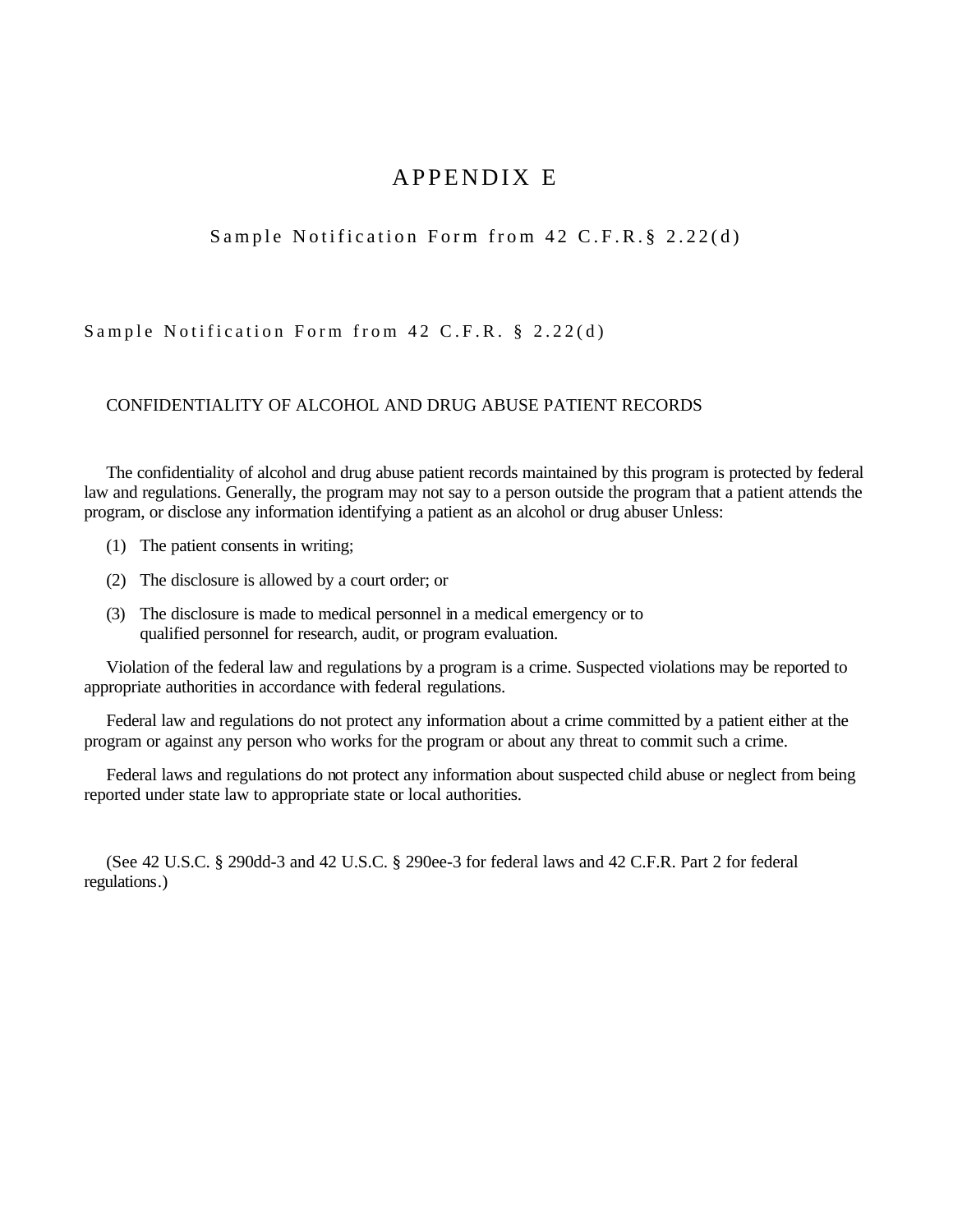# APPENDIX F

# Sample Qualified Service Organization Agreement

## Sample Qualified Service Organization Agreement\*

Qualified Service Organization Agreement (QSOA)

|                             | and                                                                   |                           | hereby enter into         |
|-----------------------------|-----------------------------------------------------------------------|---------------------------|---------------------------|
| Name of OSO                 | name of treatment program                                             |                           |                           |
|                             | a Qualified Service Organization Agreement (QSOA), whereby            |                           |                           |
|                             |                                                                       |                           | name of OSO               |
|                             | for                                                                   |                           |                           |
|                             | describe services                                                     | name of treatment program |                           |
| also agrees:<br>Name of OSO |                                                                       |                           |                           |
|                             | that in receiving, storing, processing and otherwise dealing with any |                           |                           |
|                             | information obtained about a participant of                           |                           | . it                      |
|                             |                                                                       |                           | name of treatment program |

and all of its agents and assignees are fully bound by the provisions of the federal laws and regulations governing the Confidentiality of Alcohol and Drug Abuse Patient Records (42 United States Code Section 290dd-2, and 42 Code of Federal Regulations Part 2); and

2. that it will resist, in judicial proceedings if necessary, any efforts to obtain access to information pertaining to any

\_\_\_\_\_\_\_\_\_\_\_\_\_\_\_\_\_\_\_\_\_\_\_ \_\_\_\_\_\_\_\_\_\_\_\_\_\_\_\_\_\_\_\_\_\_\_\_\_\_

\_\_\_\_\_\_\_\_\_\_\_\_\_\_\_\_\_\_\_\_\_\_\_\_\_\_\_\_ \_\_\_\_\_\_\_\_\_\_\_\_\_\_\_\_\_\_\_\_\_\_\_\_\_\_

\_\_\_\_\_\_\_\_\_\_\_\_\_\_\_\_\_\_\_\_\_\_\_\_\_\_\_\_ \_\_\_\_\_\_\_\_\_\_\_\_\_\_\_\_\_\_\_\_\_\_\_\_\_\_

name of treatment program

participant otherwise than as expressly provided for in the federal confidentiality regulations (42 C.F.R. Part 2).

Signature of QSO officer Signature of treatment program officer

Printed name of above Printed name of above